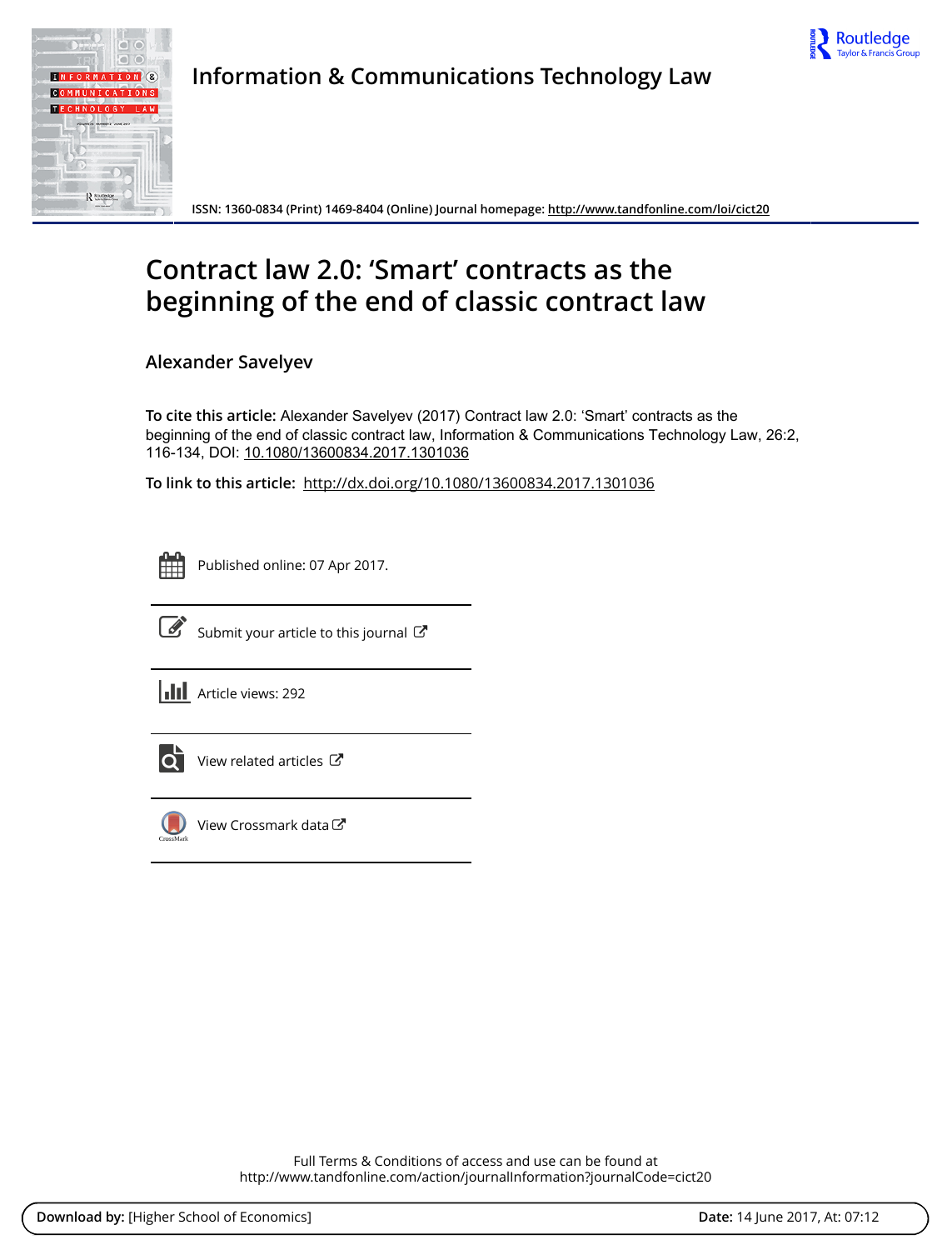

Check for updates

## Contract law 2.0: 'Smart' contracts as the beginning of the end of classic contract law

#### Alexander Savelvev<sup>a,b</sup>

<sup>a</sup>Faculty of Law, National Research University Higher School of Economics, Moscow, Russian Federation; b IBM Russia/CIS, Moscow, Russian Federation

#### **ABSTRACT**

The paper analyzes legal issues associated with the application of existing contract law provisions to so-called Smart contracts, defined in the paper as 'agreements existing in the form of software code implemented on the Blockchain platform, which ensures the autonomy and self-executive nature of Smart contract terms based on a predetermined set of factors'. The paper consists of several sections. In the second section, the paper outlines the peculiarities of Blockchain technology, as currently implemented in Bitcoin cryptocurrency, which forms the core of Smart contracts. In the third section, the main characteristic features of Smart contracts are described. Finally, the paper outlines key tensions between classic contract law and Smart contracts. The concluding section sets the core question for analysis of the perspectives of implementation of this technology by governments: 'How to align the powers of the government with Blockchain if there is no central authority but only distributed technologies'. The author suggests two solutions, neither of which is optimal: (1) providing the state authorities with the status of a Superuser with extra powers; and (2) relying on traditional remedies and enforcement practices, by pursuing specific individuals – parties to a Smart contract – in offline mode.

#### **KEYWORDS**

Contract; obligation; Blockchain; Bitcoin; Smart contract

Day by day, however, the machines are gaining ground upon us; day by day we are becoming more subservient to them; more men are daily bound down as slaves to tend them, more men are daily devoting the energies of their whole lives to the development of mechanical life. The upshot is simply a question of time, but that the time will come when the machines will hold the real supremacy over the world and its inhabitants is what no person of a truly philosophic mind can for a moment question. (Samuel Butler, 1863)

The future is already here – it's just not very evenly distributed. (William Gibson, 1993)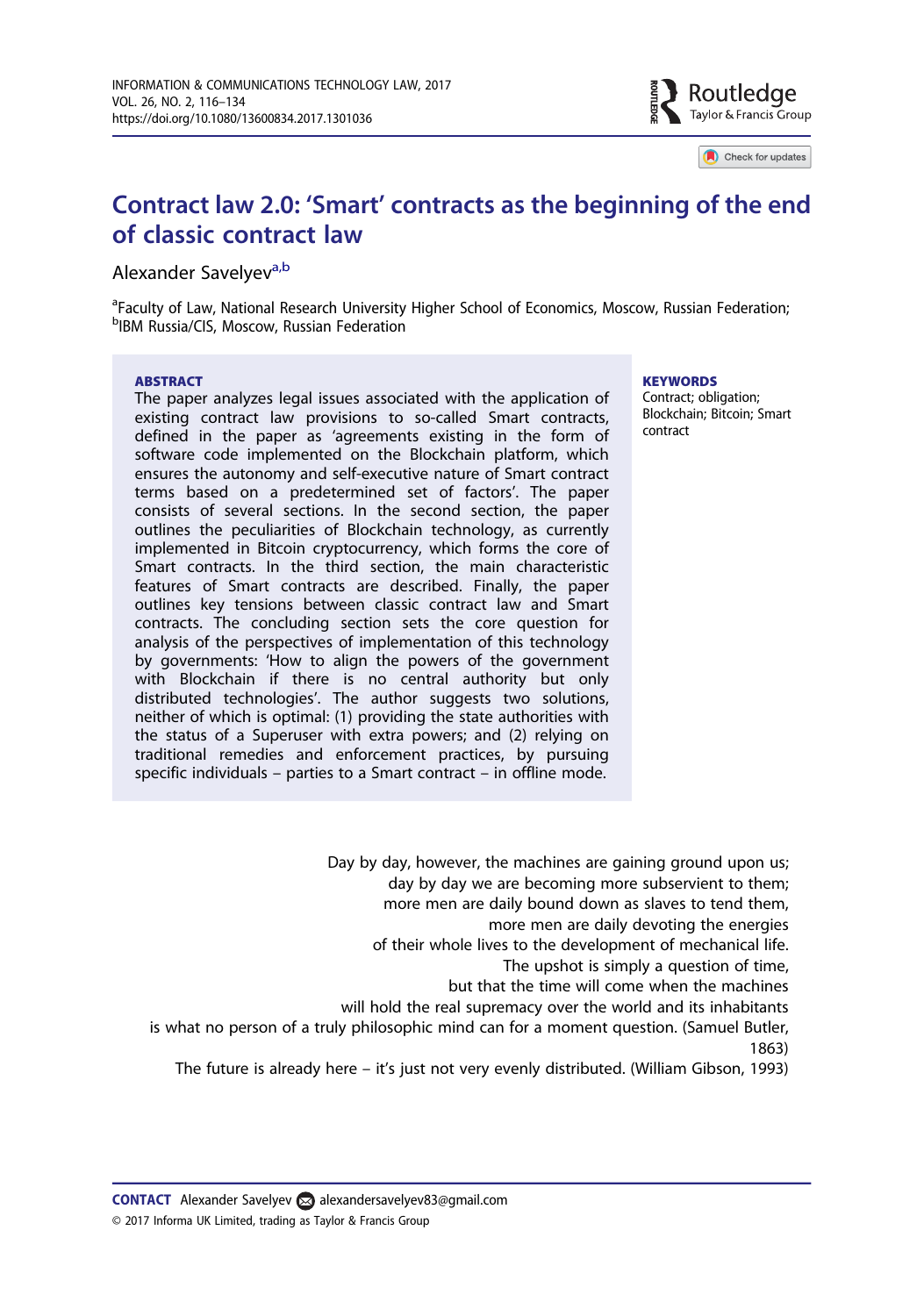#### 1. Introduction

The beginning of the twenty-first century revealed multiple innovative technologies which have produced a substantial impact on the new data-driven economy. The most notable of these are: Cloud Computing, Big Data, the Internet of Things, Augmented Reality, and Blockchain. The latter technology, initially introduced as a technological backbone of cryptocurrency Bitcoin, has started to have a significance of its own. Governments and companies all over the world are puzzling over the possible implementation of Blockchain technologies in many areas of life, not associated with the use of cryptocurrency. One of most promising areas of implementation of Blockchain technology is its use for creating fully automated contracts – agreements which are performed without human involvement. Such agreements in the IT-environment are frequently referred to as 'Smart' contracts.

## 2. What is Blockchain?

This is perhaps the first question which a person faces when coming for the first time to address the issues relating to 'Smart' contracts. In order to answer it, one has to understand the origin of this technology which is inseparably linked with the Bitcoin cryptocurrency, and forms the core of its technological infrastructure.

Bitcoin was developed by an unidentified programmer, or group of programmers, under the name of Satoshi Nakamoto, who is indicated as an author of a White paper describing the basics of functioning of Bitcoin.<sup>1</sup> In the most general terms, Bitcoin can be described as a decentralized, open-source, software-based, peer-to-peer, electronic currency. The key features of Bitcoin can be summarized as follows:

- (1) Decentralized nature. Bitcoin does not have a centralized emission center or any trusted central authority. Maintenance of the Bitcoin transactions is performed by a network of communicating nodes running special software. From a technical perspective, Bitcoin as a currency unit is nothing more than a computer file, created on the basis of a special algorithm processed on computing power belonging to the Bitcoin community members. Even the Bitcoin protocol developers do not have control over Bitcoin-related transactions. Since the relevant code is distributed on the terms of MIT open-source license, it is available for inspection by any interested person, and is subject to the possibility of modifications, which can become a standard only if accepted by the majority of the community.
- (2) Anonymous nature. One can use Bitcoin without any special registration or identification procedure. It is sufficient to install a special wallet application to enable one to initiate transactions with Bitcoin. Each wallet consists of Bitcoin units, a public key and a private key. The private key is used for transfer of a Bitcoin unit by its owner to another user's wallet. Without knowledge of the private key, the transaction cannot be signed and the Bitcoin unit cannot be spent.<sup>2</sup> The public key is used by other persons to send Bitcoin units to the recipient user's wallet, and is used by the

<sup>&</sup>lt;sup>1</sup>Satoshi Nakamoto, *Bitcoin: A Peer-to-Peer Electronic Cash System*, p 3. < [www.bitcoin.org>](http://www.bitcoin.org).<br><sup>2</sup>Erom a technical perspective, it is possible to state that ownership of a Bitcoin unit amount

<sup>&</sup>lt;sup>2</sup>From a technical perspective, it is possible to state that ownership of a Bitcoin unit amounts to knowledge of the private key.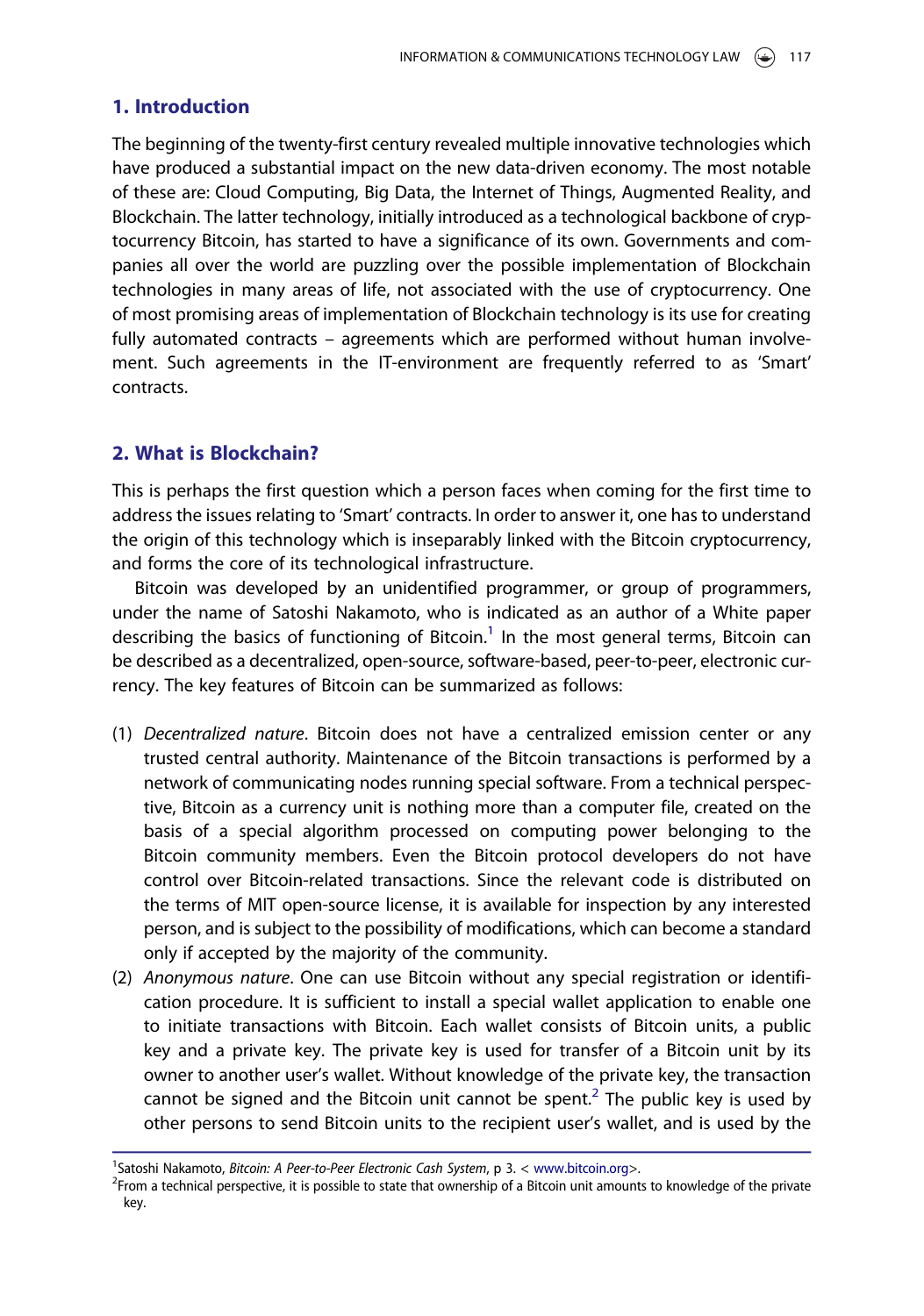Bitcoin network for verification of transactions. Thus Bitcoin is a pseudonymous currency, in the sense that funds are not tied to real-world entities but rather to specialized addresses. Their owners are not explicitly identified, but all transactions on the Blockchain are public.

- (3) Mathematic algorithm as a basis of Bitcoin value. There is no specific intrinsic value in Bitcoin, similar to commodities with limited availability such as gold, nor is there governmental authority (as in fiat money) behind it. However, this does not mean that Bitcoin does not have anything backing up its value. It is backed by mathematics, cryptography, and computer code. Bitcoin units are created during a process known as 'mining'. Each person who has installed specialized software may 'mine' a Bitcoin unit as a reward for solving a complex mathematical problem, associated with verification of transactions performed with Bitcoins. The complexity of such problems is growing, together with the amount of transactions performed in the Bitcoin network. In other words, emission of new Bitcoin units is a result of performance of computing activities to the benefit of the whole Bitcoin community. The overall number of Bitcoins is defined by the protocol and amounts to 21 million units. Since computational power is a valuable and limited resource, having intrinsic costs (e.g. for hardware involved and electricity), and Bitcoin has limited availability, which is ensured by mathematic algorithms, it is possible to claim that Bitcoin has some value behind it.
- (4) Absence of single administrator of transactions. It is a well-known fact that electronic money is subject to the risk of double-spending.<sup>3</sup> Unlike physical coins, electronic money (like any computer data) can be duplicated and thus be used more than once. Traditional electronic money systems prevent double-spending by having a centralized trusted administrator which follows established process for authorizing each transaction. The problem with this solution is that the fate of the entire money system depends on the company running the administrative function, with every transaction having to go through them, just like a bank. Bitcoin resolves the double-spending problem by using a peer-to-peer network, and this is where Blockchain technology plays the key role. All the transactions ever performed with all Bitcoin units are included in a publicly available database. Information about a new transaction with Bitcoin is distributed through the network, is verified by miners, and then is fixed with indication of the time it was made (the timestamp) and the unique number of the Bitcoin unit. Thus, it is possible to trace the entire history of transactions with each particular Bitcoin unit in the database of all the transactions with Bitcoin – the Blockchain.
- (5) Resilience to data manipulations from outside. Cryptography used in the process of creating records on Bitcoin-related transactions in the Blockchain database prevents tampering with the content of such records and ensures their perpetual nature. Whenever two people exchange Bitcoin units, an encrypted record of the transaction is sent out to all other nodes in the Bitcoin network. The other nodes verify the transaction by performing complex cryptographic calculations on the data in the record ('mining'), and notify one another each time a new 'block' of transactions is confirmed as legitimate. When a majority of the nodes agree that a block passes review, they all add it to

<sup>&</sup>lt;sup>3</sup>See, for example, G Schneider, *Electronic Commerce* (8th edn Cengage Learning, 2008) 522 ff.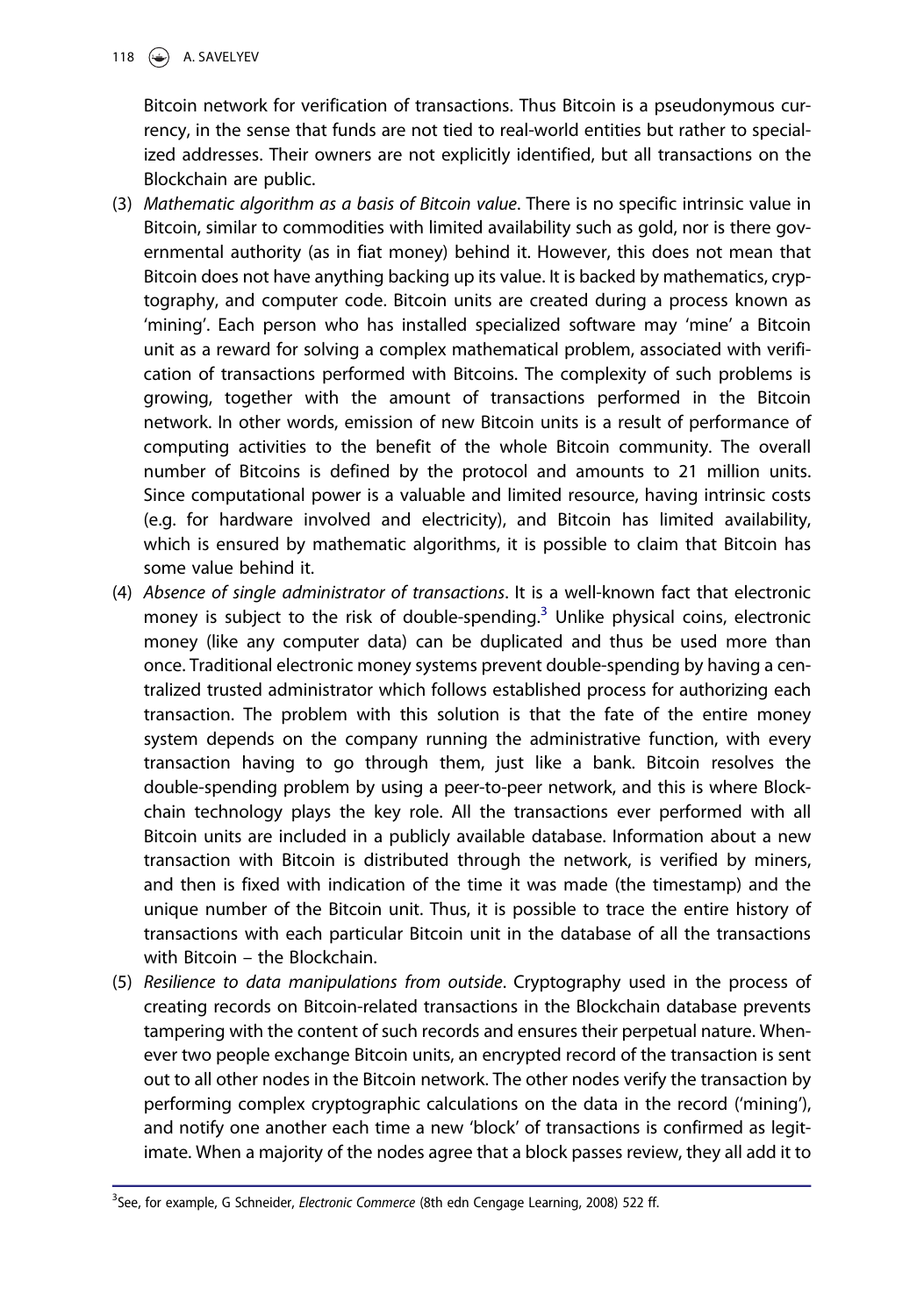the Blockchain database and use the updated version as a cryptographic basis for encrypting and verifying future transactions. Each block is guaranteed to come after the previous block chronologically because the previous block's hash would otherwise not be known. Each block is also computationally impractical to modify once it has been in the chain for a while, because every block after it would also have to be regenerated. Thus, it is not possible to rewrite information about certain transaction once it is included in the Blockchain. Such information will be rejected by the network, unless the intruder possessed more than 50% of the overall computational power of the Bitcoin network.<sup>4</sup> As a result, all the members of the Bitcoin community have a single version of 'truth', which is irreversible. Each participant to a transaction has a copy of the Blockchain database, and this is synchronized with the others' copies by the use of a specialized algorithm. All this creates an unprecedented level of trust between the users of Bitcoin, the Blockchain being the core element facilitating such trust.

Most of the features of the Bitcoin cryptocurrency are facilitated by Blockchain technology. However, the potential of this technology goes far beyond facilitation of decentralized electronic payments. To name a few examples from other spheres, there are existing prototypes of solutions, built on Blockchain technology, facilitating electronic voting in the sphere of corporate governance. The Russian national payment depositary has created a distributed database of votes, protected by cryptographic measures. Copies of this database are stored by all the shareholders and, as developers claim, cannot be falsified. Regulators or auditors may receive all the necessary information for performance of supervisory functions simply by connecting to the database.<sup>5</sup>

There are potential applications for Blockchain technology within the real estate industry. Once information on the title to a piece of real estate is in the Blockchain, the owner can transfer the property without any further interaction with the registry. Moving forward, each new transfer of property would add to the chain of title on the Blockchain. A Blockchain-based land registration system (in conjunction with associated business process changes) has the potential to decrease insurance premiums.<sup>6</sup>

Finally, Blockchain may be used for creating a new contracting environment, where the contracts are performed, or even both concluded and performed, automatically, without human involvement, or at least with substantially minimized involvement.

Based on the above explanation, Blockchain can be defined a decentralized distributed database of all verified transactions that take place across a P2P-network system operating on cryptographic algorithms. Its value can be characterized by the following two core enablers: (1) it allows the transfer of a digital asset (or a virtual representation of a physical offline asset) in a way that (2) facilitates disintermediation of the economy by allowing the maintenance of truthful records about the asset owners without involvement of a trusted intermediary (registrar, financial institution, notary, etc.). Blockchain ensures equal access to transparent and trustworthy information. Not surprisingly, this potential is already

<sup>4</sup>T Swanson, Great Chain of Numbers (2014) 18 <https://goo.gl/IBDVE5>.<br><sup>5</sup>CNows NSD Tested a Blockchain-Based E-Provy Voting Prototyne (29 April

<sup>&</sup>lt;sup>5</sup>CNews, NSD Tested a Blockchain-Based E-Proxy Voting Prototype (29 April 2016) [<https://www.nsd.ru/en/press/pubs/index.](http://www.nsd.ru/en/press/pubs/index.php?id36=629089) [php?id36=629089>](http://www.nsd.ru/en/press/pubs/index.php?id36=629089).

<sup>&</sup>lt;sup>6</sup>A Spielman, Blockchain: Digitally Rebuilding the Real Estate Industry (2016) <[http://dci.mit.edu/assets/papers/spielman\\_](http://dci.mit.edu/assets/papers/spielman_thesis.pdf) [thesis.pdf](http://dci.mit.edu/assets/papers/spielman_thesis.pdf)>.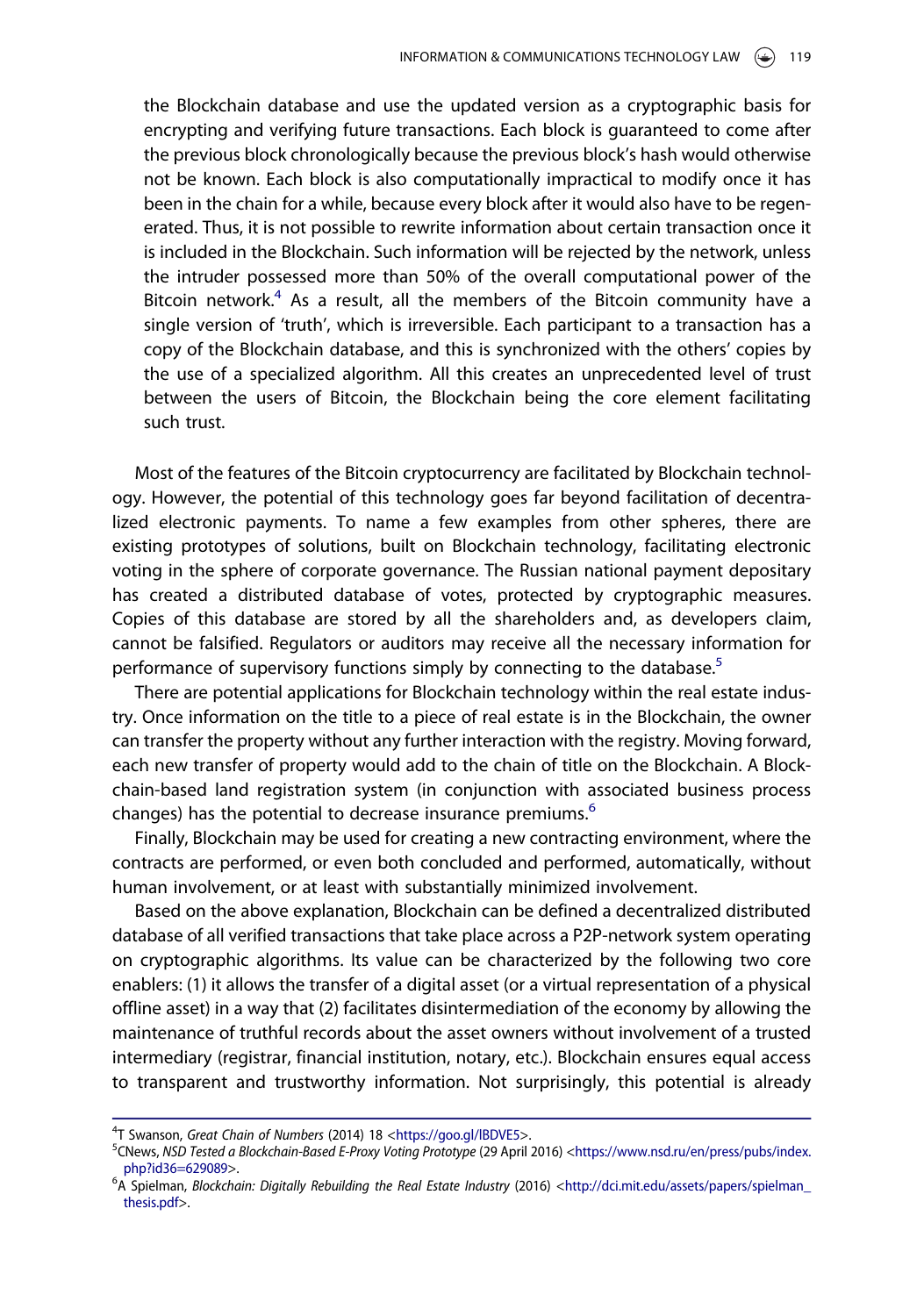recognized. According to a World Economic Forum report, by 2027 around 10% of the world's GDP will be concentrated in Blockchain-based technologies.<sup>7</sup>

Now it is time to proceed to analysis of 'Smart' contracts as one of the most promising implementations of Blockchain technology.

#### 3. Definition of 'Smart' contract and its key features

Contract law is one of the most dynamically developed areas of law. It constantly evolves, responding to the appearance of new business models and technologies. Based on the analysis of the evolution of the methods of contracting and the shape of the freedom of contract principle, it is possible to argue that each type of society has its own predominant form of contracting.<sup>8</sup>

Agrarian economies were mostly dominated by individually agreed contracts where the parties to the contract negotiated 'at arms length' all its terms. Industrial society is dominated by more simplified form of contracting using standardized terms, which allow massmarket contracting with minimized human involvement in the negotiation process and lower transaction costs. The information society will tend to go further by minimizing human involvement not only in defining the contractual terms but also in their performance. Moreover, new types of agreement may be also concluded without direct human involvement, by electronic agents. 'Smart' contracts are a good example of the development of contracting procedure in this direction.

There is no universally agreed definition of 'Smart' contracts, what is not a surprise, both in view of the very novel nature of this phenomena, and of its complex technological basis. According to the simplest definition, a Smart contract is an agreement whose performance is automated. According to Nick Szabo, one of the pioneers in analysis of automated selfperformed agreements, a Smart contract is a computerized transaction algorithm, which performs the terms of the contract. $9$  However, this definition may hardly identify the difference of 'Smart' contracts from some already well-known contractual constructs implementing automated performance, such as vending machines.

Vending machines are defined as self-contained automatic machines that dispense goods or provide services when coins are inserted or payment in other forms (e-cash, credit card) is made. Vending machines are programmed with certain rules that could be defined in a contract, and perform such rules.

If there is no difference in principle between vending machines and Smart contracts, then we will have to admit that Smart contracts are almost as old as Roman law itself. The earliest known reference to a vending machine is in the work of Hero of Alexandria, a first-century AD Greek engineer and mathematician. Hero Ctesibius (sometimes referred to as Heron) of Alexandria documented the first vending machine in the published journal entitled Pneumatika in 62 AD. His machine accepted a coin and then dispensed holy water. When a-five-Drachma piece deposited in, it was exchanged for a small supply of holy

<sup>&</sup>lt;sup>7</sup> Deep Shift. Technology Tipping Points and Societal Impact', *World Economic Forum* (Survey Report 2015) 24.  $\frac{81}{100}$  For the school of the school of the school of the school of the school of the school of the scho

 $^{8}$ Using the level of development of contract law as a litmus paper for assessing the degree of maturity of the society has a long tradition, leading to the famous statement by Henry Maine, according to which civilization's progress can be generally determined as a movement from 'status to contract'. See, H Maine, Ancient Law: Its Connection with the Early History of Society and its Relation to Modern Ideas (London, 1920) 151.

<sup>&</sup>lt;sup>9</sup>N Szabo, Smart contracts in Essays on Smart Contracts, Commercial Controls and Security (1994) [<http://szabo.best.vwh.net/](http://szabo.best.vwh.net/smart.contracts.html) [smart.contracts.html](http://szabo.best.vwh.net/smart.contracts.html)>.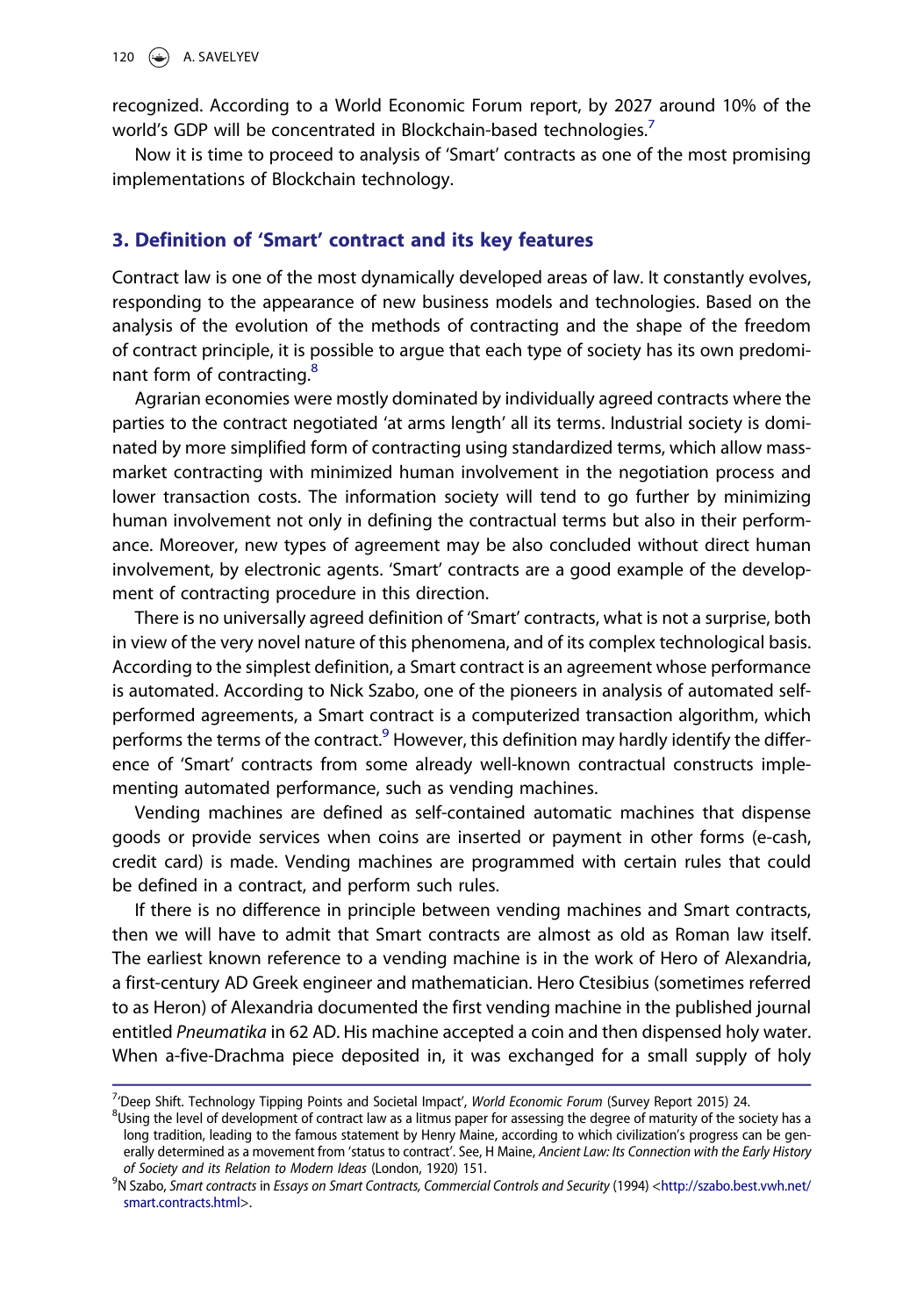water in Egyptian temples. The lever opened a valve which let some water flow out. The pan continued to tilt with the weight of the coin until it fell off, at which point a counterweight snapped the lever up and turned off the valve.<sup>10</sup> So, a contemporary vending machine is based on a piece of technology that is nearly 2000 years old.

Acknowledging the well-known statement that there is nothing new under the sun, it is still necessary to analyze whether or not there is something new in principle in Smart contracts as compared to automated vending machines. The degree of novelty of Smart contracts and the presence of certain special features in them becomes especially relevant if we turn to practices used in exchange markets, where so-called automated trading systems are widely used. For example, in foreign exchange markets trades are frequently executed not by the trader himself, but by a computer system based on a trading strategy implemented as a program run by the computer system. As of 2014, more than 75% of the stock shares traded on United States exchanges originate from automated trading system orders.<sup>11</sup> Thus automated contracts per se are not something new: they have been widely used in many spheres for a long period of time already. So what is so special with Smart contracts then?

For this it is useful to refer to another definition of Smart contracts provided by Gideon Greenspan: 'A smart contract is a piece of code which is stored on an Blockchain, triggered by Blockchain transactions, and which reads and writes data in that Blockchain's database'.<sup>12</sup> This definition is more concrete, as it places emphasis on the Blockchain technology as one of the core features of Smart contracts.

However, the question is: whether Blockchain has certain legal implications for the contracting process, which would make it significant for characterization of Smart contracts, or it is only a fashionable technology, of interest mostly to IT-specialists. In the present author's view, Blockchain can be regarded as a 'paradigm-shifter' in the sphere of contracting: it allows automation of the process of contractual performance of both parties. Oldschool vending machines automate performance only of one party, requiring at least some personal involvement on the other side (e.g. coin insertion or application of a banking card). When both parties' performance can be fully automated, a new quality arises in the contract, even triggering a question whether there is still a contract in a legal sense and not some other kind of phenomenon. Another peculiarity of Blockchain-based contracts is that they allow not only automation of contractual performance, but also of the process of conclusion: the contract can be concluded by electronic agents, employed by the parties.

In some cases, a contracting party can be represented by a so-called Decentralized Autonomous Organization (DAO).<sup>13</sup> This concept has not yet received universally recognized definition. According to one position, DAO is nothing more than a set of longlasting 'Smart' contracts, as opposed to a regular 'Smart contract' having specific purposes and coming to an end once they are achived. The organizational theorist Arthur Stinchcombe once wrote that contracts are merely organizations in miniature, and by extension

<sup>&</sup>lt;sup>10</sup>K Segrave, *Vending Machines: An American Social History* (McFarland and Company, 1944) 3.<br><sup>11</sup>D Levine, 'A Day in the Quiet Life of a NYSE Floor Trader' *Fortune* (29 May 2013) [<http://fortune.com/2013/05/29/a-day-](http://fortune.com/2013/05/29/a-day-in-the-quiet-life-of-a-nyse-floor-trader/)

[in-the-quiet-life-of-a-nyse-floor-trader/](http://fortune.com/2013/05/29/a-day-in-the-quiet-life-of-a-nyse-floor-trader/)>.<br><sup>12</sup>G Greenspan, 'Beware of the Impossible Smart Contract' *Blockchain News* (12 April 2016) [<http://www.the-blockchain.](http://www.the-blockchain.com/2016/04/12/beware-of-the-impossible-smart-contract)<br>com/2016/04/12/beware-of-the-impossible-smart-contract>.

<sup>&</sup>lt;sup>13</sup>A Hayes, 'Decentralized Autonomous Organizations: IoT Today' Investopedia (29 February 2016) <[http://www.](http://www.investopedia.com/articles/investing/022916/decentralized-autonomous-organizations-iot-today.asp) [investopedia.com/articles/investing/022916/decentralized-autonomous-organizations-iot-today.asp](http://www.investopedia.com/articles/investing/022916/decentralized-autonomous-organizations-iot-today.asp)>.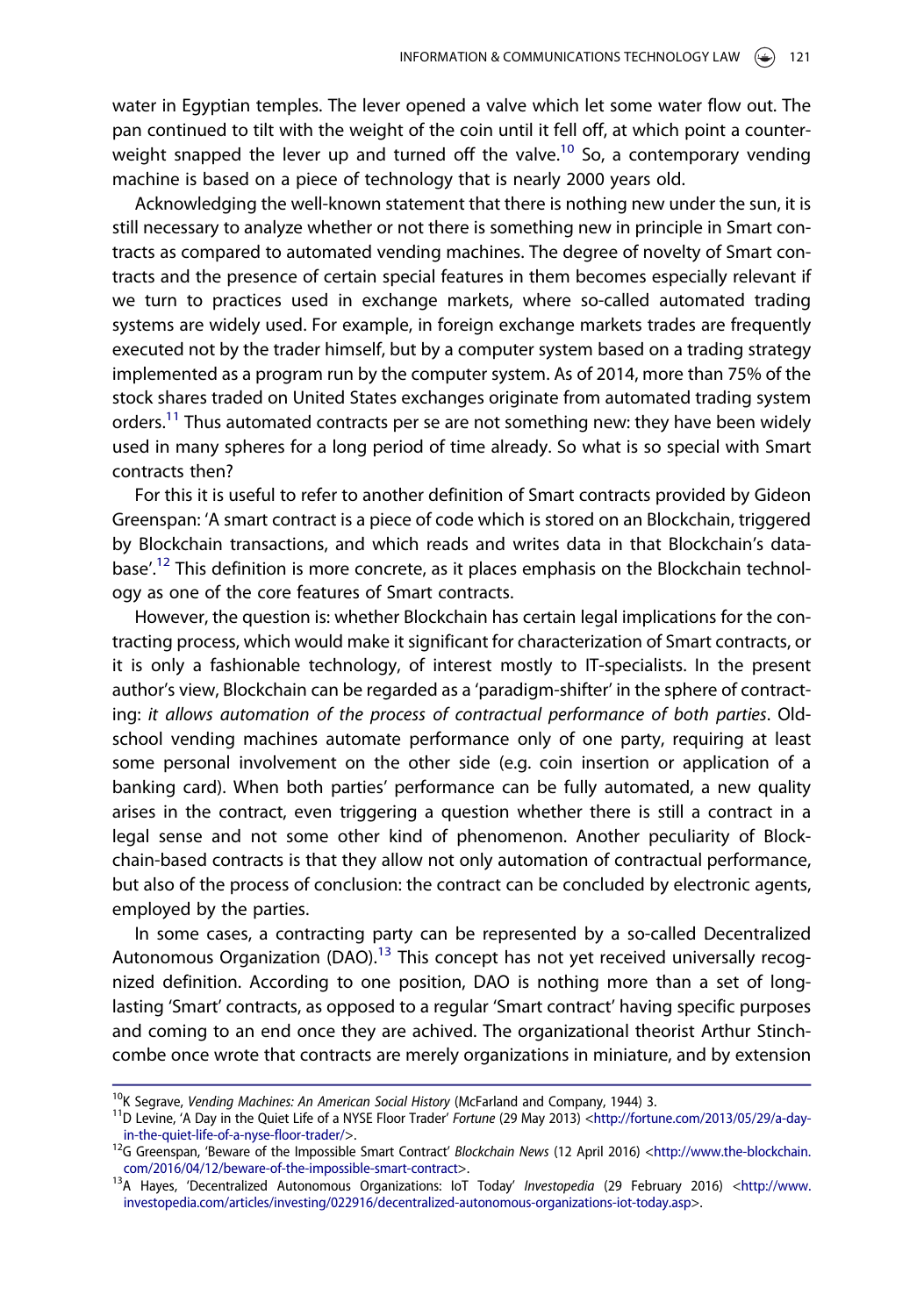all organizations are just complexes of contracts. Firms are created using a series of contractual agreements, ranging from employment contracts and employee benefits, to deals with vendors and suppliers and obligations to customers, to building leases and sales and purchases of equipment. Traditionally, these contractual obligations are quite costly because they need to be enforced externally by society in the form of a trusted legal system and through legal enforcement. Courts, lawyers, judges, and investigators all form this system of contract enforcement. With a Blockchain-based 'Smart' contract, however, much of these costs are greatly reduced or eliminated. This promises to make Blockchain-based organizations more efficient, cost-effective, and competitive, compared to traditional firms in the marketplace.

All the above illustrates that 'Smart' contracts go far beyond the existing models of contracting process and represent a new paradigm of interaction in cyberspace. To illustrate this thesis it is necessary to provide some examples of potential application of 'Smart' contracts in real life.

'Smart' contracts allow the creation of pools of resources and their allocation according to agreed criteria, what can be especially relevant for crowdfunding activities or for insurance-type contracts. To give some examples, a Smart contract may track the amount of funds submitted to a crowdfunding project, and once it exceeds the necessary total, the amount will be transferred to the beneficiary. Otherwise, funds are returned back to the donors.

Another example: A group of farmers may agree to create a pool of resources as an insurance against drought, flood, or other natural disaster. Once such a disaster occurs, a machine verifies it according to the specified procedure (e.g. by checking the weather or news in predesignated sources) and allocates resources. Needless to say, that Smart contract provides a high degree of transparency and auditability, mitigating the risks associated with an intermediary's decision-making process and 'human factor', as well as with time delays. As an additional 'bonus', such payments occur seamlessly across borders.

But is it possible to claim that a Smart contract is still a contract in the sense attributed by contract law? It seems that this is one of the most controversial issues in relation to Smart contracts. Some scholars argue that Smart contracts are a form of self-help, because no recourse to a court is needed for the machine to execute the agreement.<sup>14</sup> Self-help can be understood as 'legally permissible conduct that individuals undertake absent the compulsion of law and without the assistance of a government official in efforts to prevent or remedy a civil wrong'.<sup>15</sup> Such an approach, while having some merits, appears to be too simplistic, depriving Smart contracts of deeper analysis within the framework of contract law and avoiding certain questions worthy of addressing.

According to Russian law, a contract is an agreement between two or more parties, which establishes, amends, or terminates civil legal relations between them (Article 420 of the Civil Code of the Russian Federation, hereinafter – 'CCRF'). This definition is quite similar to one commonly used in Europe ('A contract is an agreement which is intended

<sup>&</sup>lt;sup>14</sup>M Raskin, *The Law of Smart Contracts* (2016) p 31 [<http://ssrn.com/abstract=2842258](http://ssrn.com/abstract=2842258)>.<br><sup>15</sup>IB Douglas et al, 'SPECIAL PROJECT: Self-Help: Extrajudicial Rights, Privileges and Remedies in Contemporary American Society' (1984) 37 Vand L Rev 845, 850. A similar understanding of self-help is shared in Russian law.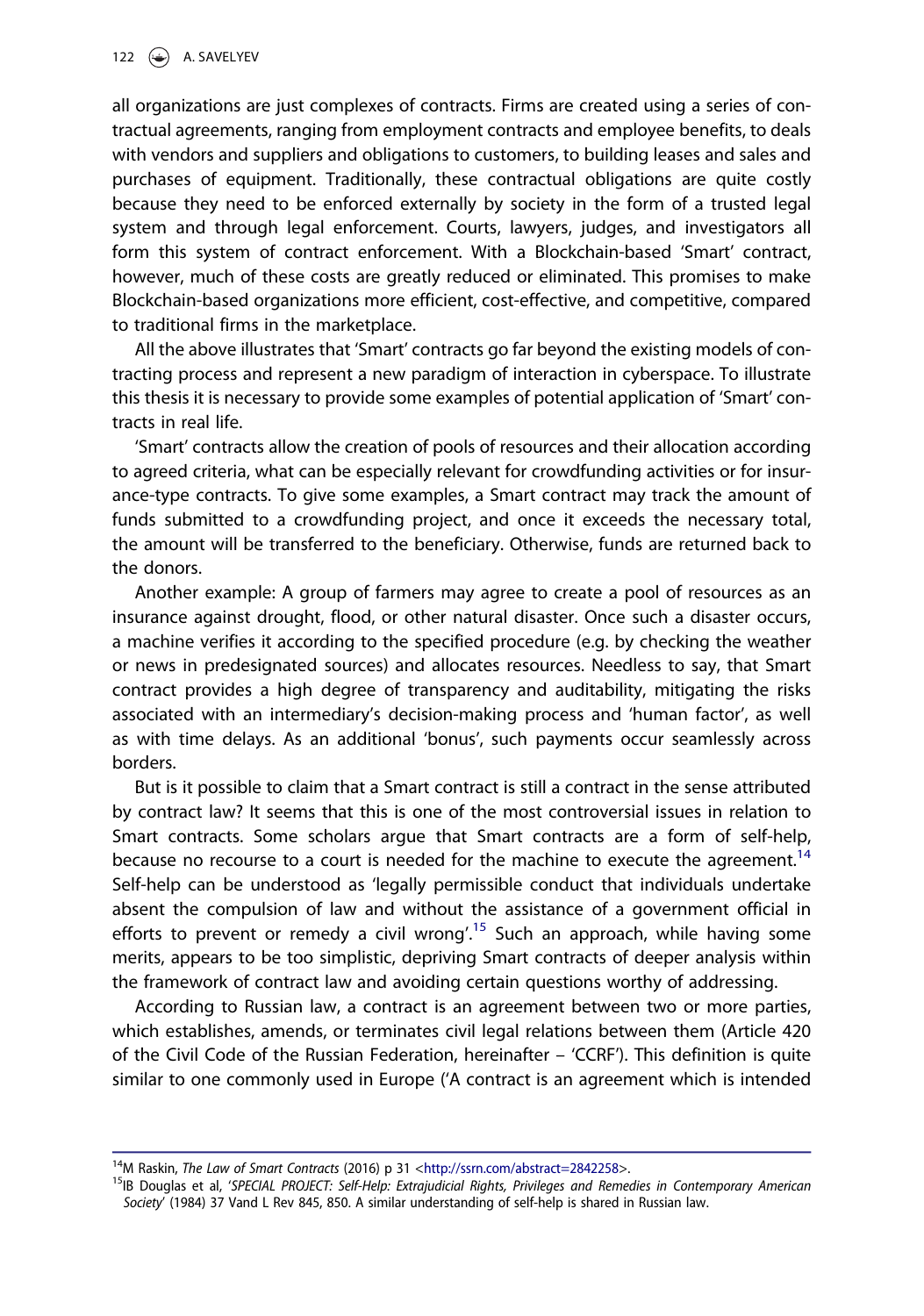to give rise to a binding legal relationship or to have some other legal effect. It is a bilateral or multilateral act<sup>'16</sup>).

One of the theses of this paper is that a Smart contract can be regarded as a legally binding agreement. First of all, it is used to govern relations associated with the circulation of certain digital assets, and thus is intended to govern economic relations between the parties, a matter which falls within the realm of civil law. The transfer of a digital Blockchain-based asset from one person to another is a typical subject matter of a Smart contract and may qualify as a 'legal effect', being one of the constitutive elements of a contract.

Secondly, although the performance of a Smart contract is automated, such a contract still requires the presence of the will of its parties in order to become effective. Such will is manifested at the moment when an individual decides to enter into such an agreement on the terms specified in advance; or, in cases involving electronic agents, when an individual decides to use such an agent for conclusion of certain agreements and agrees to be bound by their actions. The person expresses his consent to the terms of the contract and mode of their performance at the moment of conclusion of the contract. Taking into account that such a person will not be able to influence the performance of the agreement, once it is entered to, there should be a certain trust in place, which gives rise to a kind of 'fiduciary' relation in Smart contracts. But in contrast to classic contracts, where trust is put in the personality of the other party to the contract, in Smart contracts such trust is put in the computer algorithm standing behind the agreement ('trustless trust').

It is also possible to find offer and acceptance in the process of Smart contract formation. If we take an example with a crowdfunding Smart contract, its terms are predefined by the beneficiary ('offer'), and a person willing to donate to the project by transferring a certain asset to the pool is making an acceptance of that offer by his behavior. Under existing contract law provisions, a contract is considered to be concluded in such a case (Article 438 (3) of the CCRF, II. – 4:204 DCFR). It may be qualified as a contract of adhesion (Article 428 of the CCRF), or (more broadly) a contract concluded on standard terms (Section II. – I:109 DCFR).

Whether or not there is an intent to create legal relations by the parties to a 'Smart' contract is a tricky question. It is possible to argue that by entering into a 'Smart' contract they have an intention to use an alternative regulatory system, not a classic contract law, and thus that there is no true intent to create legal relations. However, if the result is in fact the same in substance as in the case of an ordinary contract – the transfer of ownership over a particular asset – then it may be argued that the nature of the relations at its core are also the same. Moreover, 'Smart' contracts do not fall into a class of agreements where legal contracts are not normally made (such as social invitations, e.g. invitations to dinner, or family arrangements, e.g. a promise to wash the dishes).

Finally, the mere fact that the contract is concluded by electronic means does not mean that it is not a contract. The same is true for contracts that exist solely in cyberspace.

<sup>&</sup>lt;sup>16</sup>sll. - 1:101(1) of the Draft of a Common Frame of Reference (DCFR). DCFR is an academic text, one of the functions of which is to sharpen awareness of the existence of a European private law and also (via the comparative notes that will appear in the full edition) to demonstrate the relatively small number of cases in which the different legal systems produce substantially different answers to common problems. The drafters of DCFR claim that 'it may furnish the notion of a European private law with a new foundation which increases mutual understanding and promotes collective deliberation on private law in Europe'. See, Study Group on a European Civil Code, Draft Common Frame of Reference (Outline edn Sellier, 2009) 7.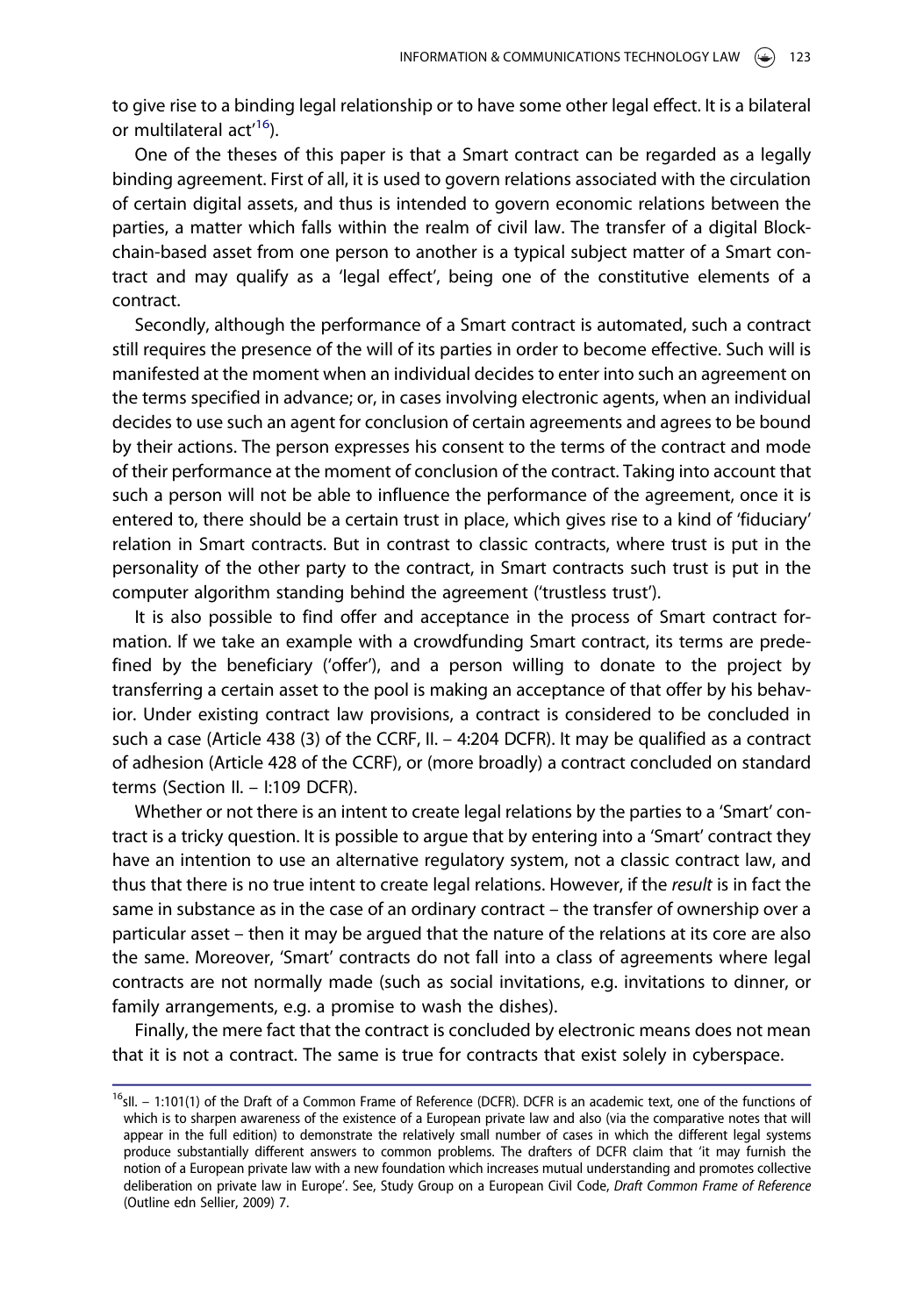Next it is necessary to outline the features of Smart contracts, which could be used for finding their place in the framework of existing contractual concepts. Based on the current understanding of Smart contracts, it is possible to identify the following features: (1) solely electronic nature; (2) software implementation; (3) increased certainty; (4) conditional nature; (5) self-performance; (6) self-sufficiency.

Let's take a closer look at each of them.

(1) Solely electronic nature. Classic contracts may exist in various forms, e.g. in oral form or in writing. Of course, the development of e-commerce has substantially increased the quantity of agreements concluded in electronic form, the most obvious examples of which are various click-wrap agreements. However, even in case of e-commerce contracts, there may be still some classic paperwork required (such as invoices, receipts, or certificates of delivery), especially when the contract provides for the purchase of offline goods or services. Sometimes, those documents are the only evidence or manifestation of the electronic contract. In contrast, Smart contracts can exist only in electronic form; it is not possible to use any other form of contract for them (e.g. a written hardcopy). This characteristic arises partly from the specific subject matter of Smart contracts: they may relate to digital assets (such as cryptocurrency), or to digital manifestations of offline assets, title to which is registered in Blockchain. This distinguishes Smart contracts from most clickwrap agreements, which also exist in electronic form, but only impose some negative obligations on the user (e.g. not to perform certain activities while using the service, or not to object to certain activities performed by the service-provider).

Performance of the terms of a 'Smart' contract must also be linked to certain electronic events/data. Otherwise the 'Smart' contract will not be self-enforceable (see below). All these features require a solely electronic form as essential to the existence of a Smart contract.

Moreover, a 'Smart' contract by its nature requires the use of electronic digital signatures, based on encryption technology. Under Russian law such a signature, due to the presence of cryptography, qualifies as an 'advanced non-qualified signature', and their usage is generally governed by the agreement of the parties using them.<sup>17</sup>

(2) Software-implemented. Code is law, and in Smart contracts computer code also comprises contractual terms. Thus contractual terms are manifested in computer code, and this is compatible with the 'freedom of contract' principle. Therefore, it is possible to argue that each Smart contract by its legal nature is also a computer program within the meaning of intellectual property law.<sup>18</sup>

Thus, a Smart contract has a dual nature in the law: it serves as a 'document' governing the contractual relations of the parties, and it is also object of IP rights, representing the valuable object of intellectual activity. Therefore, programming certain Smart contracts based on

 $17$ Russian law also recognizes both a so-called 'advanced qualified signature', which is provided by the specialized center accredited by the government authority, and which attaches the highest legal force to a document signed therewith; and a 'simple electronic signature' which can be based on a wide range of technologies (sms-codes, passwords), and whose legal force is based on the prior agreement of the parties to use such type of signature in their relations. See, Federal'nyy zakon ot 06.04.2011 N 63-FZ 'Ob elektronnoy podpisi' [Federal Law of the Russian Federation No. 63-FZ 'On electronic

signature' of 6 April 2011].<br><sup>18</sup>The Russian definition of computer program is quite similar to the US definition. According to Article 1262 of the CCRF, a computer program is a set of statements and instructions, to be used by a computer in order to achieve a certain result. Under the US Copyright Act, a computer program is a set of statements or instructions to be used directly or indirectly in a computer in order to bring about a certain result.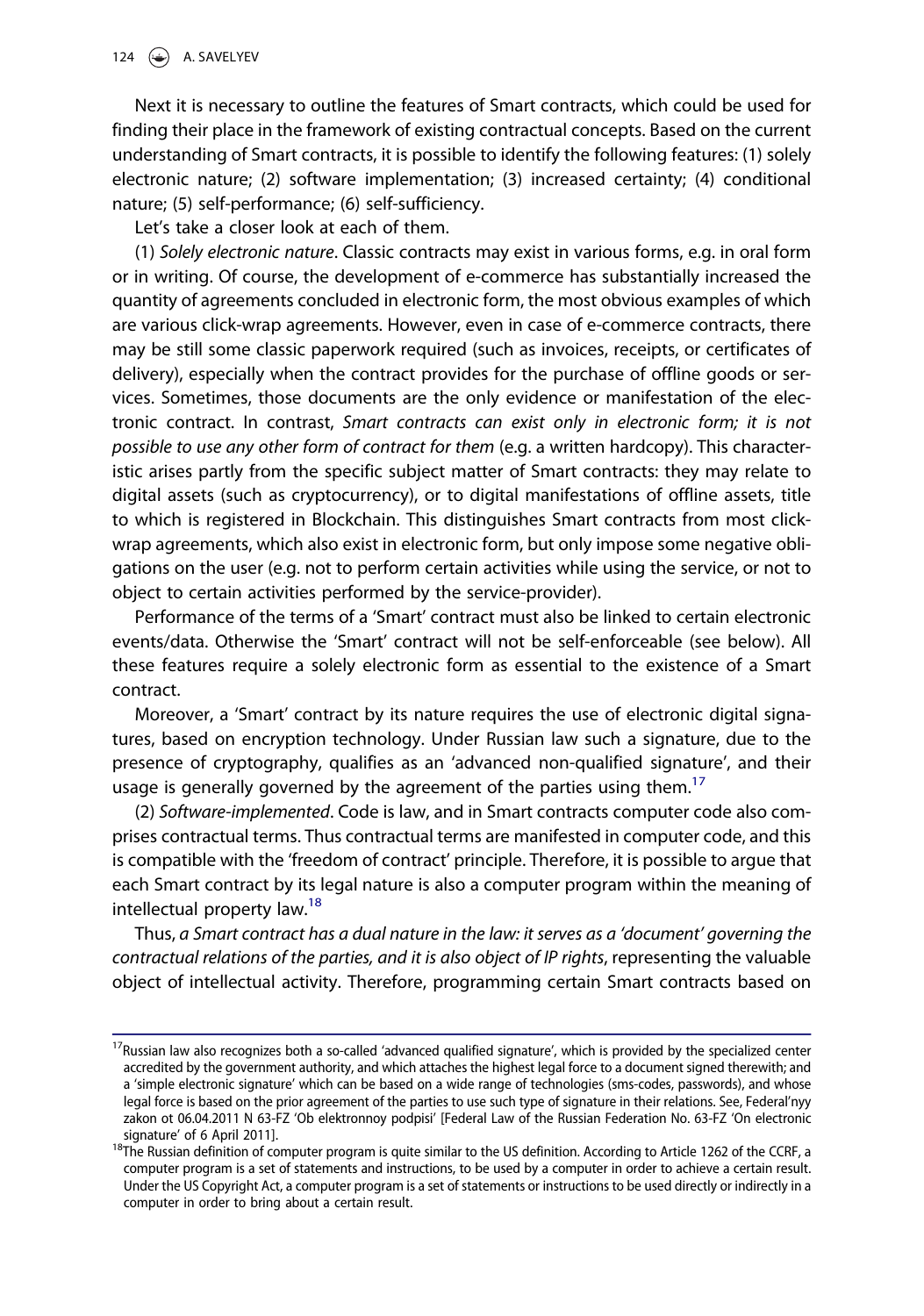the requirements of the customer can be treated as a software development process, while distribution of subsequent rights to the 'Smart' contract should be performed within the framework of the relevant IP rights and licenses.

To give an example of how a 'Smart' contract may look like from a factual perspective, here is an extract from a text of the Smart contract based on the Ethereum platform attached.<sup>19</sup>

```
contract token {
  mapping (address \Rightarrow uint) public coinBalanceOf;
  event CoinTransfer(address sender, address receiver, uint amount);
/* Initializes contract with initial supply tokens to the creator of the contract */
function token (uint supply) {
      if (supply == 0) supply = 10000;
      coinBalanceOf(msg.sender) = supply;\mathbf{I}/* Very simple trade function */
  function sendCoin(address receiver, uint amount) returns (bool sufficient) {
      if (coinBalanceOf[msg.sender] < amount) return false;
      coinBalanceOf[msg.sender] -= amount;
      coinBalanceOf[receiver] += amount;
      CoinTransfer(msg.sender, receiver, amount);
      return true;
  \mathbf{r}\mathbf{r}
```
(3) Increased certainty. Since a Smart contract has software code in its core, its terms are expressed in one of the available computer languages, which are rather formal languages in their substance, with strictly defined semantics and syntax.<sup>20</sup> A computer language does not allow discretion in its interpretation by the machine. Smart contract terms are interpreted by machine on the basis of Boolean logic, $21$  in contrast to classic contracts, where interpretation of terms is performed by the human brain on the basis of subjective criteria and analogous ways of thinking. Thus the precision of programming languages is able to reduce possible problems associated with unpredictable interpretation of contractual terms by a party to the contract or an enforcement agency. Although ambiguity may exist in programming languages, these ambiguities are less than in the real world because there are simply fewer terms that a computer can recognize than those which a human being can recognize. As a result of the specific characteristics of a Smart contract (described above), existing rules on interpretation of contracts do not apply to Smart contracts. There is no place here for 'Interpretation according to the common intention of the parties even if it differs from the literal meaning of the words or in accordance with the meaning which a reasonable person would give to it'.<sup>22</sup> Smart contracts are meant to be stand-alone agreements – not subject to interpretation by outside entities or jurisdictions. The code itself is meant to be the ultimate arbiter of 'the deal' it represents.

<sup>&</sup>lt;sup>19</sup>Etherium Blockchain App Platform, 'Create Your Own Cypto-currency with Ethereum' <[https://www.ethereum.org/](http://www.ethereum.org/token) [token](http://www.ethereum.org/token)>.<br><sup>20</sup>For example, Solidity – the language based on JavaScript – was created as a language for Smart Contracts on the Ether-

eum platform.<br><sup>21</sup>Boolean logic is a form of algebra in which all values are reduced to either TRUE or FALSE. Boolean logic is especially

important for computer science because it fits nicely with the binary numbering system, in which each bit has a value of either 1 or 0.<br><sup>22</sup>See, sll. – 8:101 DCFR; Article 431 of the CCRF.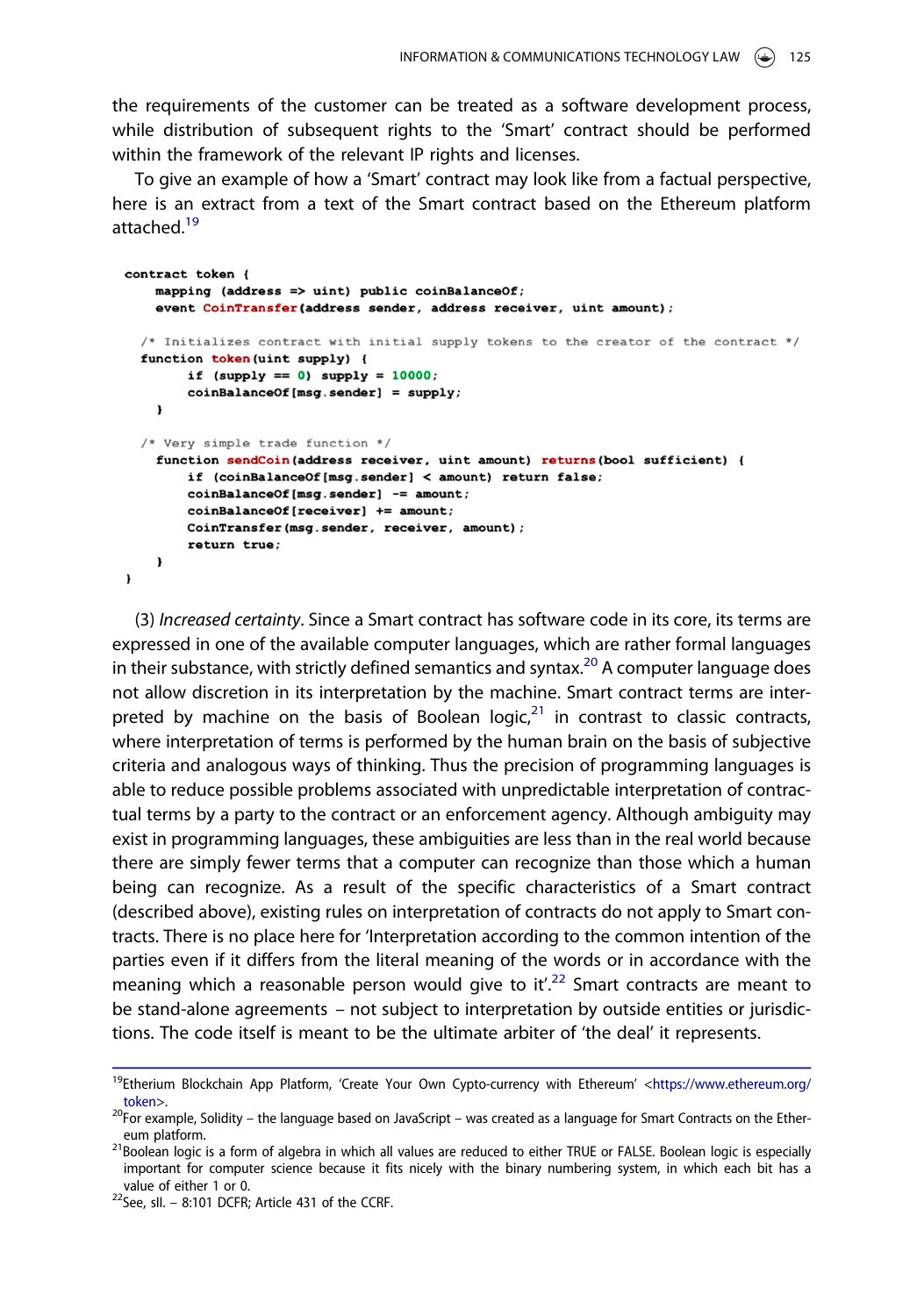However, a couple of important points need to be made. First of all, due to technical complexities of Smart contract architecture and the necessity to possess advanced programming skills to create such an agreement, in many cases Smart contracts will be created by specialized companies based on a request from the client. Due to a separation between the person programming the code and the person intending to use it in its commercial activities, there is a risk of misunderstanding between them with regard to the terms of the future agreement. Ultimately, differences may exist between implementation and intent, and this danger may be aggravated by the huge gap of abstraction between legal language and a programming language. However, it can be argued that such misinterpretations should be within the sphere of responsibility of the person making available the Smart contract, and resolved within the existing contractual framework with its counterparty. Such errors should not affect external parties, who subsequently accept the terms of the agreement and become a party to a Smart contract.

Secondly, since it is only the computer code which regulates the Smart contract, the latter becomes automatically subject to various flaws and bugs which may accompany any computer program. A recent hacking attack on one of the Ethereum's Smart contracts is an excellent example. In June 2016 attackers exploited a software vulnerability and drained millions of ether – with a theoretical value in the tens of millions of dollars. One wallet identified by community members as a recipient of the apparently stolen funds holds more than 3.5 million ether. At an exchange rate of about \$14 a unit, that works out at \$47 million.<sup>23</sup> In an open letter to the Ethereum community, the attacker claimed that he has not done anything illegal, he was only 'making use of this explicitly coded feature as per the smart contract terms'.<sup>24</sup> Leaving the matter of qualification of the attacker's actions aside, it is possible to state that Smart contracts are still subject to human's misjudgment, and although they are potentially immune to mistakes in legal terminology and drafting, they are still vulnerable to coding errors. This vulnerability probably needs to be addressed by the newly developed rules on interpretation of such contracts.

(4) Conditional nature. Earlier it was argued that a Smart contract is drafted in one of the computer languages. Conditional statements are foundational to computing: computer code is based on statements like 'if "x" then "y"'. Such an approach is in harmony with contractual terms and conditions. As Raskin correctly puts it, the enforcement of a contract is nothing more than the running of a circumstance through a conditional statement.<sup>25</sup> Under Russian law, such an agreement can be qualified either as a 'conditional transaction' (Article 157 of the CCRF) if all of the terms of the contract are conditioned on a certain event, or as a contract with conditional obligation (Article 327.1 of the CCRF), where a contract as such becomes effective at the moment of its conclusion, but execution of some of its terms is conditioned to certain events. Similar provisions are provided in Section III. – I:106 DCFR. In this regard Smart contracts fall within the existing taxonomy of contract law.

(5) Self-enforceability. Once a Smart contract is concluded, its further performance is no longer dependent on the will of its parties or a third party. It requires no additional approvals or actions on their part. A computer verifies all the conditions, transfers assets, and makes entries in the Blockchain database about such transfers. Thus a Smart contract is technically

<sup>&</sup>lt;sup>23</sup>R Price, 'Digital Currency Ethereum is Cratering Because of a \$50 Million Hack' Business Insider (17 June 2016) [<goo.gl/](http://goo.gl/SY90Ks)<br>SY90Ks>.

<sup>&</sup>lt;sup>24</sup>Pastebin, 'An Open Letter' (June 18 2016) <http://pastebin.com/CcGUBgDG>>.<br><sup>25</sup>M Raskin, *The Law of Smart Contracts* (2016) p 11 [<http://ssrn.com/abstract=2842258](http://ssrn.com/abstract=2842258)>.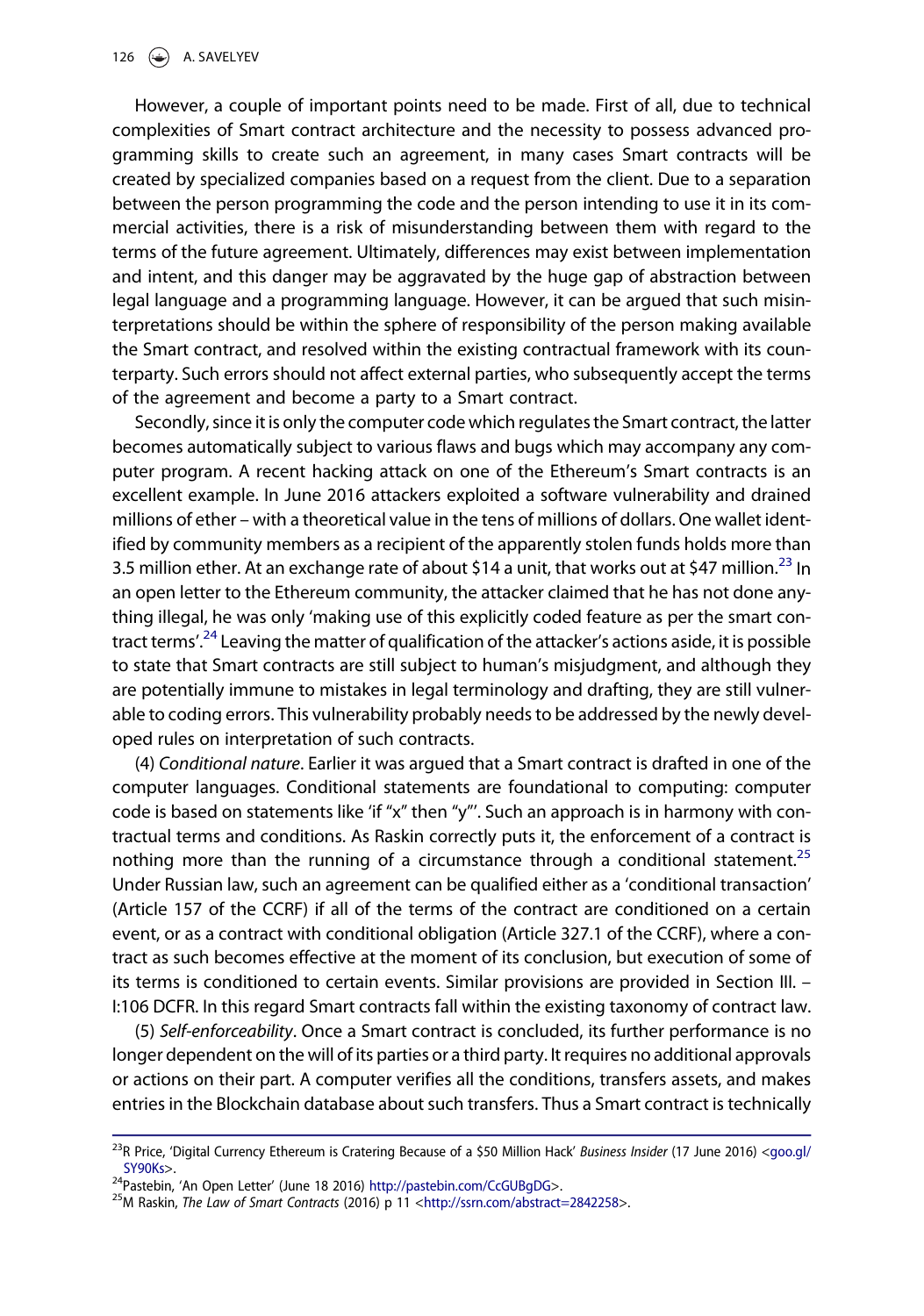binding for all the parties to it, they are no longer dependent on any human intermediary, which would be subject to errors and subjective discretion. A subsequent change of circumstances, or the intent of the parties in regard to such a change, is irrelevant. There is no room for opportunistic behavior or 'efficient breach'.<sup>26</sup> This feature of Smart contracts create substantial tensions with classic contract law, as will be shown later.

(6) Self-sufficiency is closely related to the previous feature of Smart contracts – its selfenforcing nature. However, self-sufficiency has a different emphasis. A Smart contract does not need any legal institutions to exist: neither enforcement agencies, not the corpus of legal rules (default or mandatory rules to supplement the express terms), as are needed by classic contracts in case of their incompleteness. As Russian prime minister, Dmitry Medvedev, stated in his speech on the perspectives of development of law, 'Smart Contracts represent [a] new challenge to legal regulation. Systems creating such contracts live by their own rules, beyond the boundaries of law'.<sup>27</sup> Self-sufficiency is especially important in transborder transactions, since it avoids dependency on differences in languages, national laws, and their interpretation (including various types of geopolitical economic sanctions). The same rules are applicable all over the world.

Based on the above features, it is possible to define a Smart contract as a piece of software code, implemented on a Blockchain platform, which ensures self-performance and the autonomous nature of its terms, triggered by conditions defined in advance and applied to Blockchain-titled assets.

Thus not every contract embodied in a computer language can be regarded as a Smart contract, but only the one based on Blockchain technology, and having a self-enforcement nature. Situations where Blockchain technology is used for securing real-world transactions are also possible; for example, where it is used for monitoring performance of sales of offline goods based on radio frequency identification-technologies, or for securing payments for leased equipment by disabling the equipment in case of default. In such situations Blockchain technology has a complementary nature in regard to the overall transaction, and the transaction may be structured without use of a Blockchain, by using other conventional means. Thus, from the author's point of view, it would be more correct to treat such contracts as electronic contracts, but not as true 'Smart' contracts. Otherwise the concept of a Smart contract will be so blurred that it loses its useful meaning, and further discussion of the ways of its regulation will be obstructed by avoidable confusion.

Among the benefits of Smart contracts is their ability to decrease a number of transaction costs which accompany regular contracts, such as costs associated with ensuring contractual performance (e.g. litigation costs or costs associated with provision of collaterals). In addition, costs associated with the involvement of an intermediary in the process of performance of a contract (such as a bank or insurance organization) are also excluded in Smart contracts due to their disintermediating nature. However, it would not be correct to conclude that Smart contracts are cheaper than regular ones. Infrastructure necessary for implementation of Smart contracts and costs associated with the development ('drafting') of terms of Smart contracts are still rather high.

<sup>&</sup>lt;sup>26</sup> According to Black's Law Dictionary, efficient breach theory is 'the view that a party should be allowed to breach a contract and pay damages, if doing so would be more economically efficient than performing under the contract'.<br><sup>27</sup>Vystupleniye Dmitriya Medvedeva na plenarnom zasedanii [Speech of Dmitry Medvedev on Plenary Session], Saint-

Petersburg International Legal Forum, 18 May 2016].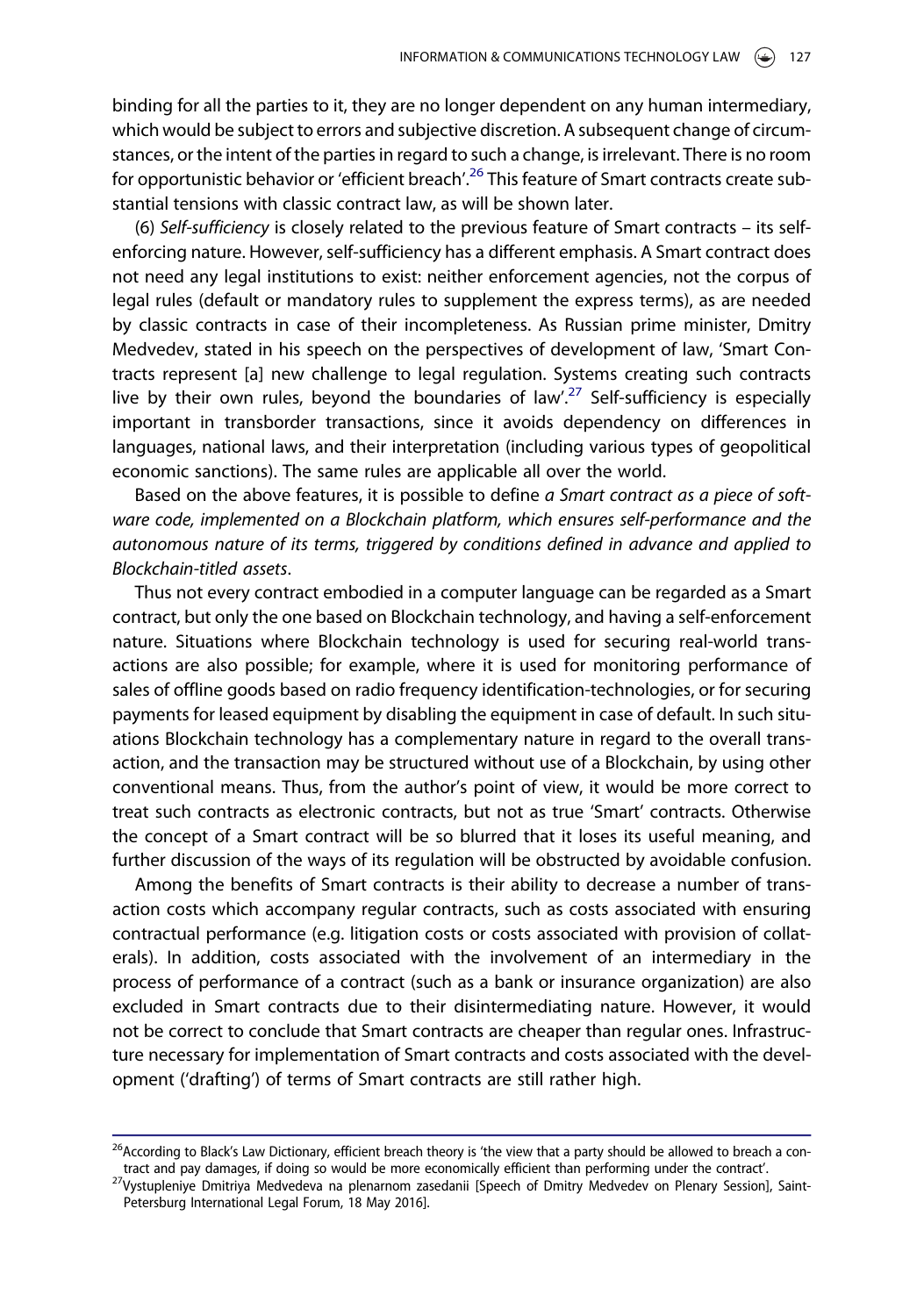Some Smart contract platforms have already emerged and gained popularity and recognition. The most obvious example is Ethereum, which is a public Blockchain-based distributed computing platform, featuring smart contract functionality. It provides computing capacity (a decentralized virtual machine) that can execute peer-to-peer contracts using a cryptocurrency called 'ether'. In contrast to the Bitcoin ecosystem, which does not allow exchange of any other object than the Bitcoin unit, Ethereum allows to facilitate the exchange of virtually any class of assets which is capable of transfer in the Internet environment. Ethereum was initially proposed in late 2013 by Vitalik Buterin, a cryptocurrency researcher and programmer of Russian origin. This platform is viewed as the most prominent basis for further development of Smart contracts. Today Ethereum is the second-longest and fastest-growing public Blockchain (after Bitcoin). It even can be perceived as posing a threat to Uber-like business models. $^{28}$ 

Whereas most technologies tend to automate workers on the periphery doing menial tasks, blockchains automate away the center. Instead of putting the taxi driver out of a job, blockchain puts Uber out of a job and lets the taxi drivers work with the customer directly.<sup>29</sup>

Thus there is no doubt that this platform will attract further investments and the quantity of Smart contracts developed on it will increase. Besides, other similar platforms will appear. All this will definitely provoke further attention to the legal nature of smart contracts and issues associated with the application of the classic contract law provisions to them.

## 4. Smart contracts in the context of the present contract law: issues and challenges

The concept of Smart contracts creates numerous concerns and challenges when one tries to apply classic concepts of contract law. Moreover, such challenges have a universal nature, going to the core of contract law provisions, which are more or less the same regardless of the jurisdiction. The main problem lies in the fact that Smart contracts are created and are developing in a technical universe 'parallel' to the legal realm, without a backward glance to any legal considerations, like the Internet in its early days. Thus the computer is indifferent to the fundamental legal principles, such as lawfulness, fairness, and protection of the weaker party. Instead the principles of certainty and effectiveness prevail. The fact that provisions of Smart contracts are enforced solely by technical code leads to the following issues.

(1) Smart contract does not create obligations in the legal sense. The notion of obligation, which originates from Roman law and is a key to the Continental contract law, is alien to Smart contracts. The Institutes of Justinian contain a famous definition of an obligation ('obligatio' in Latin): 'it is a bond created by law in accordance with the laws of our community. This bond we can be compelled to sever by the performance of some act,

 $^{28}$ Uber removes the traditional middleman – in the case of taxis, the taxi dispatcher – from the buyer/seller equation, allowing each driver to be his own boss and work independently of a central company, replacing it with a new type of middle-

man – the computer application.<br><sup>29</sup>D Tapscott, A Tapscott, *Blockchain Revolution: How the Technology Behind Bitcoin is Changing Money, Business, and the* World (Kindle edn Penguin Publishing Group, 2016) 18.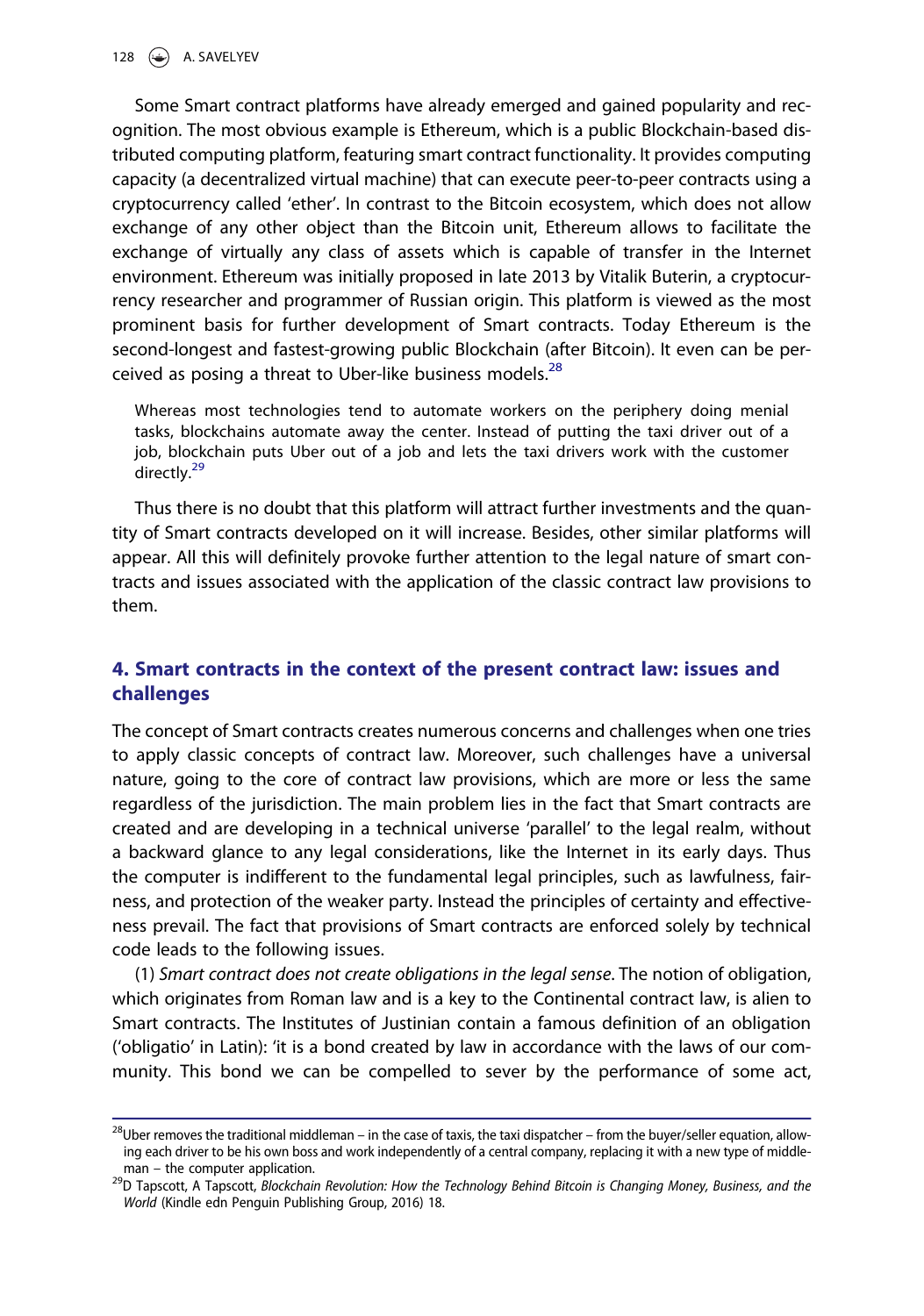generally the transfer of some thing'.<sup>30</sup> An obligation corresponds to a right, but the term 'right' denotes only one side of the relationship which is embraced by the Roman law term, 'obligatio'. To every right there must be a correlative duty: if A has a right that B shall give him an asset, B must be under a duty to give A the asset. The term 'obligation' denotes, therefore, sometimes the right, sometimes the duty, but more properly it denotes the whole relationship. $31$ 

These ideas have survived the centuries and are reflected in modern contract law. In accordance with Russian law,

by virtue of an obligation one person (the debtor) has the duty to take for the benefit of another person (the creditor) a defined action, such as: to transfer property, to do work, to pay money, etc., or refrain from a defined action, and the creditor has the right to demand from the debtor the performance of his obligation. (Article 307 of the CCRF)

One of the key elements of obligation is (1) its orientation in the future and (2) a 'will' component. Since an obligation is a legal bond between two persons, such a bond exists to the extent that certain action or inaction has to be performed in the future, $32$  and the debtor has a certain discretion to perform or not to perform it. If nothing depends on the will of the debtor then he is under no obligation to the creditor, since there can be no liability for breach of such an 'obligation', it is discharged on an automatic basis.

In order to illustrate this thesis, it is possible to highlight the difference between Smart contracts and contracts with vending machines. In the latter case, although performance is automated, the seller (owner of the vending machine) has a discretion regarding the performance of the contract. He may interfere in the process of functioning of such machine (e.g. by shutting it down) and thus change the outcome of the deal. In the case of a Smart contract, it is not possible for a party to it to change the outcome by shutting down its computer – all the transactions continue to exist and to be processed in cyberspace.

The absence of obligations (understood in the classic legal sense) in Smart contracts leads to the conclusion that all of the legal regime associated with the notion of 'obligations' is inapplicable. This applies to rules relating to the mode of performance (place and time of performance, performance by third party, etc.), and the consequences of non-performance. This accords with nature of Smart contracts: once all the provisions are enforced by technical code, there is no need for provisions having the purpose of regulating human interactions.

Does all of the above mean that the Smart contract is not a contract because it does not contain any obligations? Such a conclusion is still too simplistic for a number of reasons. First of all, the parties still express their will when entering into a contract, and they are bound by the result of their action. Secondly, contract law acknowledges certain types of agreements, which are performed instantaneously at the moment of conclusion ('executed' contracts in Anglo-American law). Probably, it would be more correct to state that the main consequence of the conclusion of a Smart contract is not an appearance of 'obligations', but the resulting self-limitation of certain rights by technical means.

<sup>&</sup>lt;sup>30</sup>"Obligatio est iuris vinculum, quo necessitate adstringimur alicuius solvendae rei secundum nostrae civitatis iura". Inst. iii, 13, pr.<br><sup>31</sup>B Nicholas, *An Introduction to Roman Law* (Oxford, 1962) 158.<br><sup>32</sup>It is possible to state that essence of a notion of 'obligation' in Continental contract law performs similar functions to the

notion of an 'executory' contract in Anglo-American law.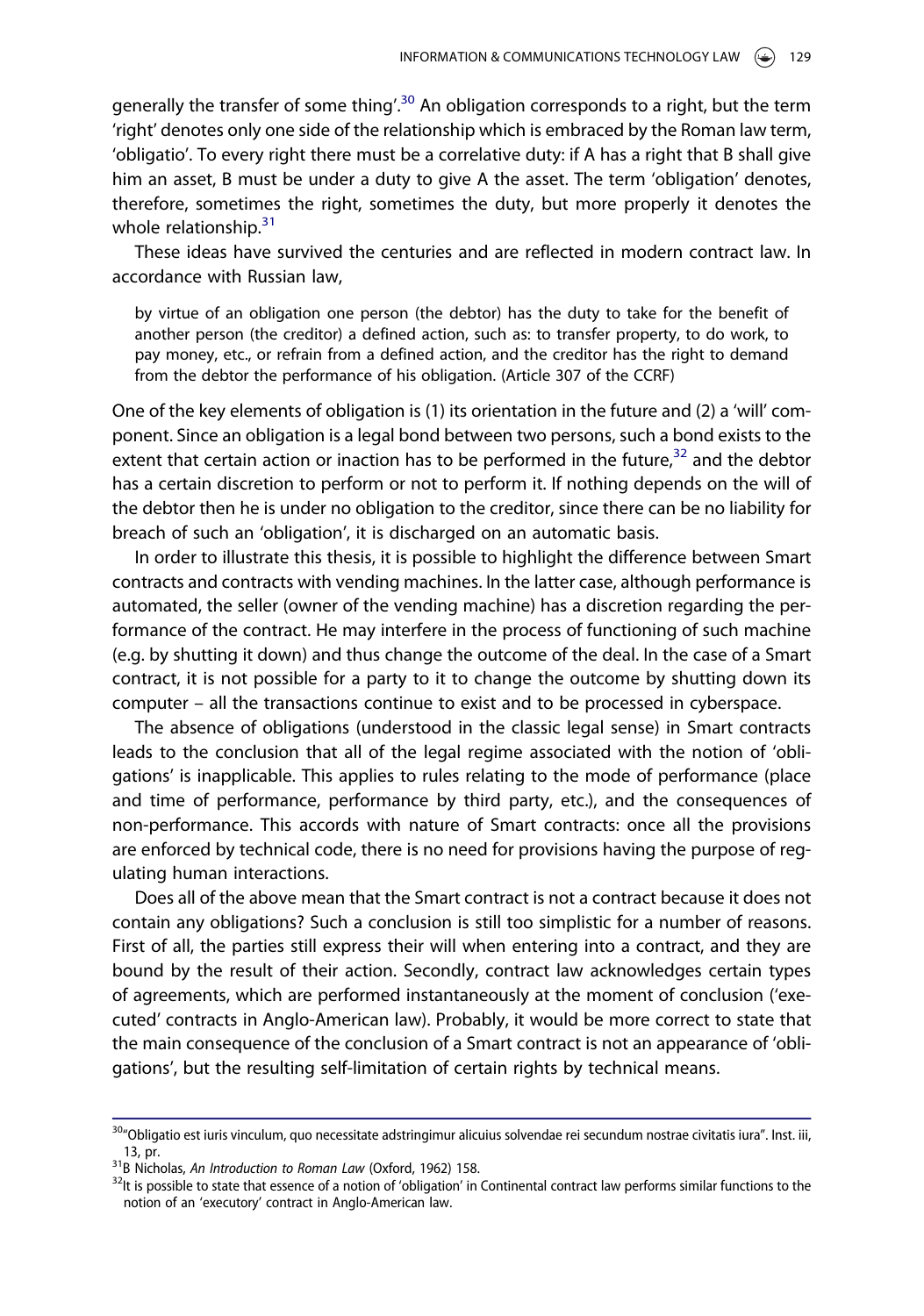Smart contract does not give rise to legal bond between the parties. Even if there is some kind of 'bond', which all the parties to it share, it relates to technical bond of a party with Blockchain platform of Smart contract and such a bond is much more solid than a legal one.

(2) A Smart contract cannot be breached by a party to it. This follows from its selfenforceability feature and is a logical consequence of its 'code is law' nature. A party to a Smart contract cannot breach the contract if circumstances have changed and a more profitable alternative to its performance has appeared. It is the Roman law principle, 'pacta sunt servanda' (Latin for 'agreements must be kept)' in its absolute form. As a result, all established remedies for breach of contract, e.g. damages, penalties, or liquidated damages, and specific performance, are not relevant for Smart contracts, unless they are explicitly included in its code. There is also no need for specific legal devices designed to secure an obligation (collaterals). In other words, all remedies and guarantees, which the creditor has in the analogue world, do not have any role to play in the digital realm of Smart contracts. There is no need to seek enforcement of a Smart contract by addressing the claims to a third party – the judiciary or some other enforcement agency. This is one of the main 'selling points' of this contractual form. However, as was mentioned before, this feature is to some extent 'compensated' by the potential vulnerabilities of the code of a Smart contract, opening it to exploitation, either by a party to the contract or by a third party.

One disclaimer should be made here, though. It is possible to imagine a contract according to which the performance is structured in a way that may still require party's involvement in the process of its completion. For example, where the relevant amount of cryptocurrency is not blocked/deposited on a special account until the specified event occurs, but only details of the account are provided, and once the event occurs, there is a payment order directed to that account, but it may then contain no assets. Thus the contract may be formally breached. Or, for another situation, we may suppose that the counter-performance requires transfer of an electronic asset of certain kind (e.g. passcode to a certain database), but such asset is not valid (e.g. the password does not actually work). Again, in such case the question of non-performance of the contract can be raised. However, although such agreements may be automated by using some kind of computer code, they are not Smart contracts. As was stated earlier, not every contract performed in a computer language can be regarded as a Smart contract, but only a contract based on Blockchain technology and having electronic assets as its subject matter, so as to ensure its self-enforcement nature. The above examples relate to contracts which are not self-enforceable and still depend on a degree of discretion of a party to the contract. In such circumstances, it will be not possible to ensure the trustworthiness of information in the Blockchain, since it may change in a given moment of time. Thus, it is more correct to treat contracts indicated in the above examples as ordinary electronic contracts.

Another interesting question relates to situations where the 'obligations' of the parties to a Smart contract may not be performed due to technical malfunction. For example, when a hacker attack results in shutting down the infrastructure in which the Smart contract operates. In such situations execution of the computer code with the 'if' and 'then' may not occur due to the technical issues, thus jeopardizing the expectations of the parties. A natural question follows: whether the 'obligations' of the parties expressed on computer code continue to exist regardless of the malfunction, with the result that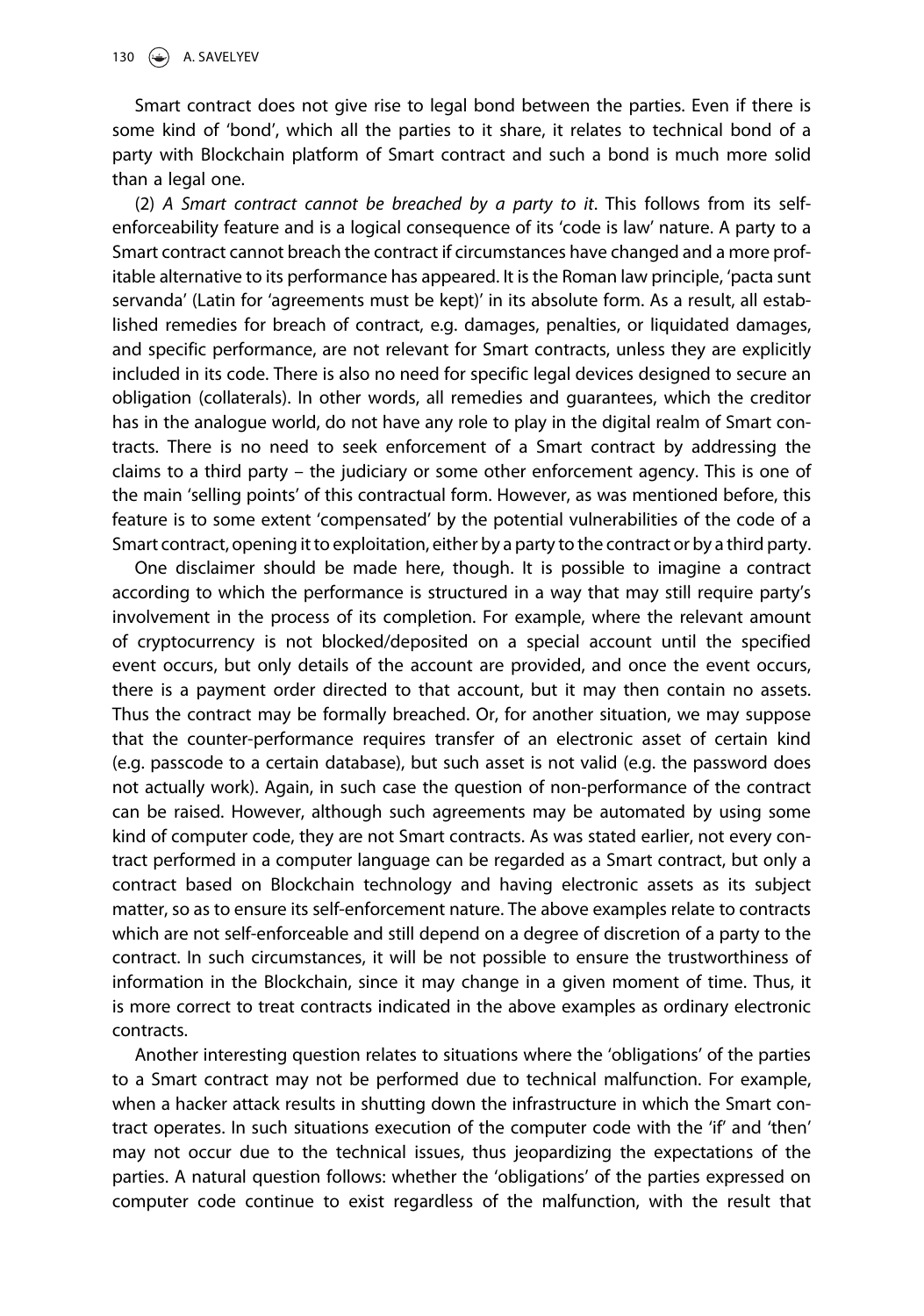such parties will have to perform them in some other way and face liability for non-performance, or whether the malfunction of the code of the Smart contract results in the death of the Smart contract? In the author's opinion, the answer on this question depends on how we understand what Smart contract is. If one adheres to a broad understanding of a Smart contract as any agreement containing automated performance of some of its obligations, then technical failures may not lead to termination of such an agreement to the extent that the automated action in question can be performed using other means (e.g. the asset may be delivered in offline mode). However, as was stated before, this is not the understanding of a Smart contract which the author of this paper advocates. The concept of a Smart contract will be innovative enough only if it allows complete self-enforcement and increased trust in it, ensured by Blockchain technology. In that case, a technical malfunction preventing the computer code of Smart contract from executing will mean the impossibility of its performance for each party. It will be impossible to execute it on other platforms, since the database of electronic assets subject to transfer under Smart contracts (e.g. a specific type of cryptocurrency with its particular value) may exist only within the ecosystem of a particular Smart contract platform, and it is not generally possible to replicate it in another one, only to reconstruct from scratch. Thus, all the parties to a Smart contract take and share the same risk that such contract may not be performed, but in contrast to a classic contract, such non-performance may be attributed not to actions or inactions of a certain party to it, but only to technical malfunctions. Perhaps in some cases, there may be a valid claim against the owner of such a platform for its malfunction, but it seems that some kind of preventive measures (e.g. backup) and insurance may provide a better solution in this case.

(3) Vitiated consent or intent do not have any impact on Smart contract's validity. Whether a Smart contract was concluded under a mistake, as a result of fraudulent misrepresentation, coercion, or threats, or by way of unfair exploitation of relationship of trust, is completely irrelevant for its performance. This contrasts with classic contracts, where such circumstances serve as a basis for court interference in all the legal systems. Moreover, consideration of such vitiating factors is in contradiction with the main feature of Blockchain-based databases of transactions: their 'single version of truth' for everyone. If such factors may serve as a basis for changing the content of such database post factum, it will undermine the trust in Blockchain and depreciate its value. Therefore, in Smart contracts there cannot be a collision between intent and its expression; what really matters is only an expression of intent represented in computer code. Such an approach can be viewed as a triumph for protection of certainty and market expectations.

Of course, there is some residual possibility of applying relevant provisions on the invalidity of a contract and its consequences(damages claims, obligations to return everything received under the agreement, etc.). But this will be possible only if the party to the Smart contract is identified and within the jurisdictional reach of the enforcement authority. Anyway, such enforcement actions will not have impact on the content of Blockchain database, unless it is created on different principles than the currently known Blockchain in Bitcoin.

(4) Smart contracts are egalitarian by its nature. Thus, Smart contract architecture does not allow protection of weaker parties, such as consumers, to be ensured. The whole layer of legal provisions relating to consumer law and unfair contract terms is inapplicable to Smart contracts. At the same time, Smart contracts may provide some extra leverage for consumers to protect their interests. Currently consumers do not have any realistic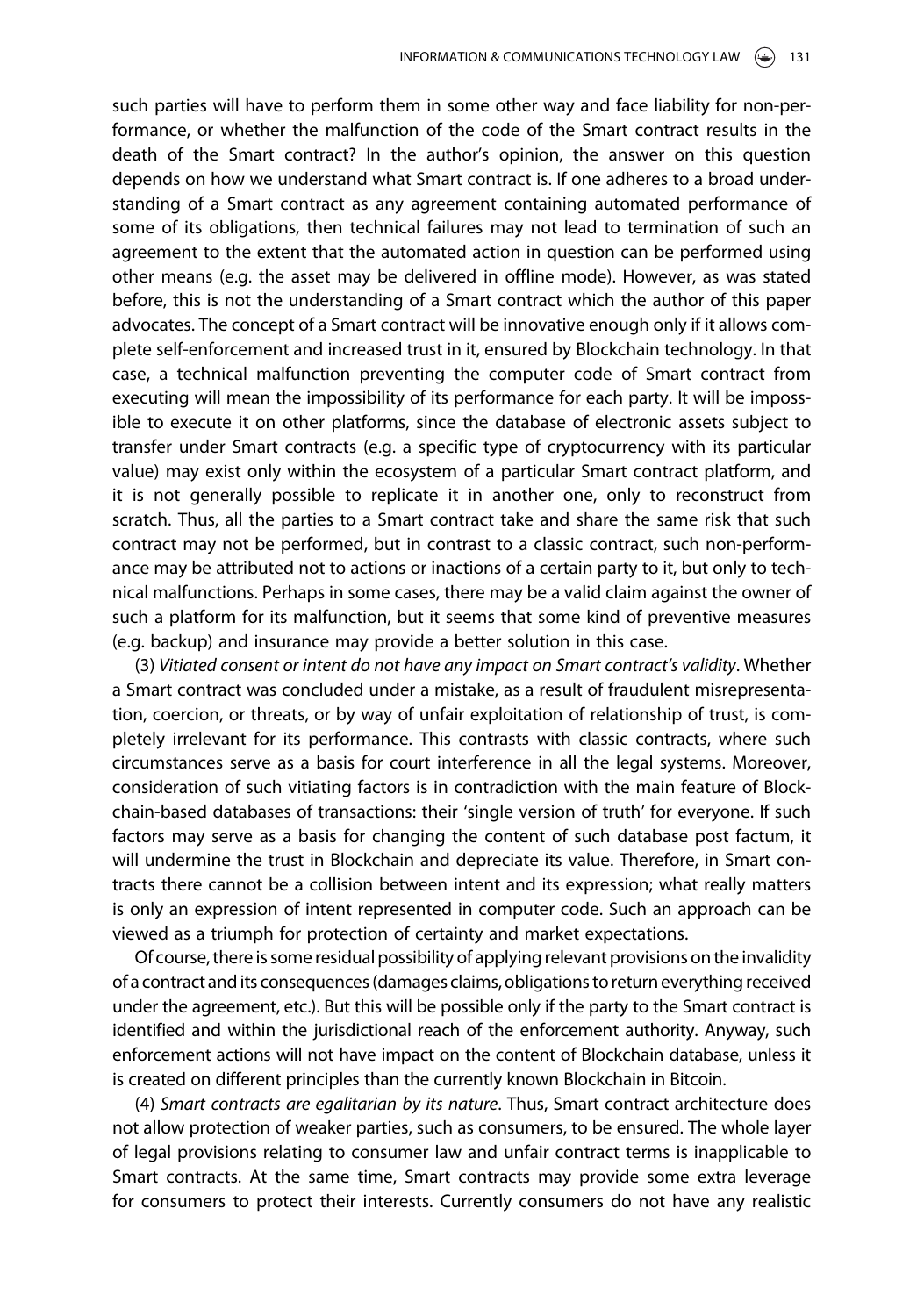choice as to conclude or not to conclude a contract: they do not have time to read the terms and conditions, and even if they do, they do not understand the terms. Even if an individual understands them, he does not have bargaining power to change them; and if he decides to go to another seller, the outcome will be the same. Smart contracts allow using electronic agents for conclusion of the agreement, and potentially they may be programmed in a way allowing them to search favorable terms and even negotiate them within the established boundaries. For example, so-called 'snipers' in eBay online auctions allow the user to select offers based on certain criteria, as well as to place offers on behalf of the user within certain parameters.<sup>33</sup> It is argued that in the very near future Smart contracts will allow consumers to conclude contracts based on terms pre-established by them, e.g. on certain pricing terms, warranties, absence of monitoring individual's behavior online, etc. $34$  Time will tell whether this will be the case. However, it is quite possible to expect that at some point Smart contracts will become routine technology, like the Internet itself in the 1990s. Usually certain technology becomes routine when the technological elite becomes bored with it, and after that it becomes mass market. In any case, it is likely that in the initial stages Smart contracts will mostly exist in the B2B and C2C sectors, but not in the B2C segment of e-commerce.

(5) Possibility of illegal smart contracts. Smart contracts treat legal and illegal subject matter in the same way; what matters is only the possibility to implement such subject matter in a code. There are numerous debates relating to the potential illegal uses of the Bitcoin cryptocurrency, which cast a shadow on Blockchain technologies as well. In Russia use of Bitcoin is not in itself illegal, but there are warning statements from the Central Bank of Russia, and the Committee of Financial Monitoring, according to which Bitcoin may be used for money laundering schemes and the financing of terrorism.<sup>35</sup>

Smart contracts can also be used for illegal purposes; for example, for procuring hacker services by means of a contract offering a cryptocurrency reward for hacking a particular website. Ethereum's programming language makes it possible to control the promised funds. It will release them only to someone who provides proof of having carried out the job, in the form of a cryptographically verifiable string added to the defaced site.<sup>36</sup> Taking into account that Smart contracts may be programmed for verification of certain facts based on information available on certain websites, it may verify the fact of completion of certain illegal acts (terrorist acts, assassination, theft, etc.) and release established remuneration for that act. Although such a contract will be invalid as infringing fundamental principles of legal order (Article 169 of the CCRF, II. – 7:301 DCFR), it will still be executed by program code. The only response by the law is to try to deanonymize and to pursue the individuals involved in the transaction in real life.

(6) Autonomous nature of Smart contracts. Strictly speaking, Smart contracts do not need a legal system for their existence: they may operate without any overarching legal framework. De facto, they represent a technological alternative to the whole legal system. Apart from conclusions already mentioned above, it means that there is no

<sup>&</sup>lt;sup>33</sup>eBay Inc, eBay Automated Bidding System (30 December 2013) <<http://goo.gl/NPgryF>>.<br><sup>34</sup>J Fairfield, 'Smart Contracts, Bitcoin Bots, and Consumer Protection' (2014) 71 Wash Lee L Rev Online <[http://](http://scholarlycommons.law.wlu.edu/wlulr-online/vol71/iss2/3) [scholarlycommons.law.wlu.edu/wlulr-online/vol71/iss2/3](http://scholarlycommons.law.wlu.edu/wlulr-online/vol71/iss2/3)>. 35Statement of the Central Bank of Russia, 'On the Usage of Cryptocurrencies, Including Bitcoin, for Performance of Trans-

actions' of 27 January 2014; Statement of the Committee of Financial Monitoring of the Russian Federation 'On the Usage of Cryptocurrencies' of 6 February 2014.

<sup>&</sup>lt;sup>36</sup>P Duggal, Blockchain Contracts & Cyberlaw (Amazon E-Book, 2015).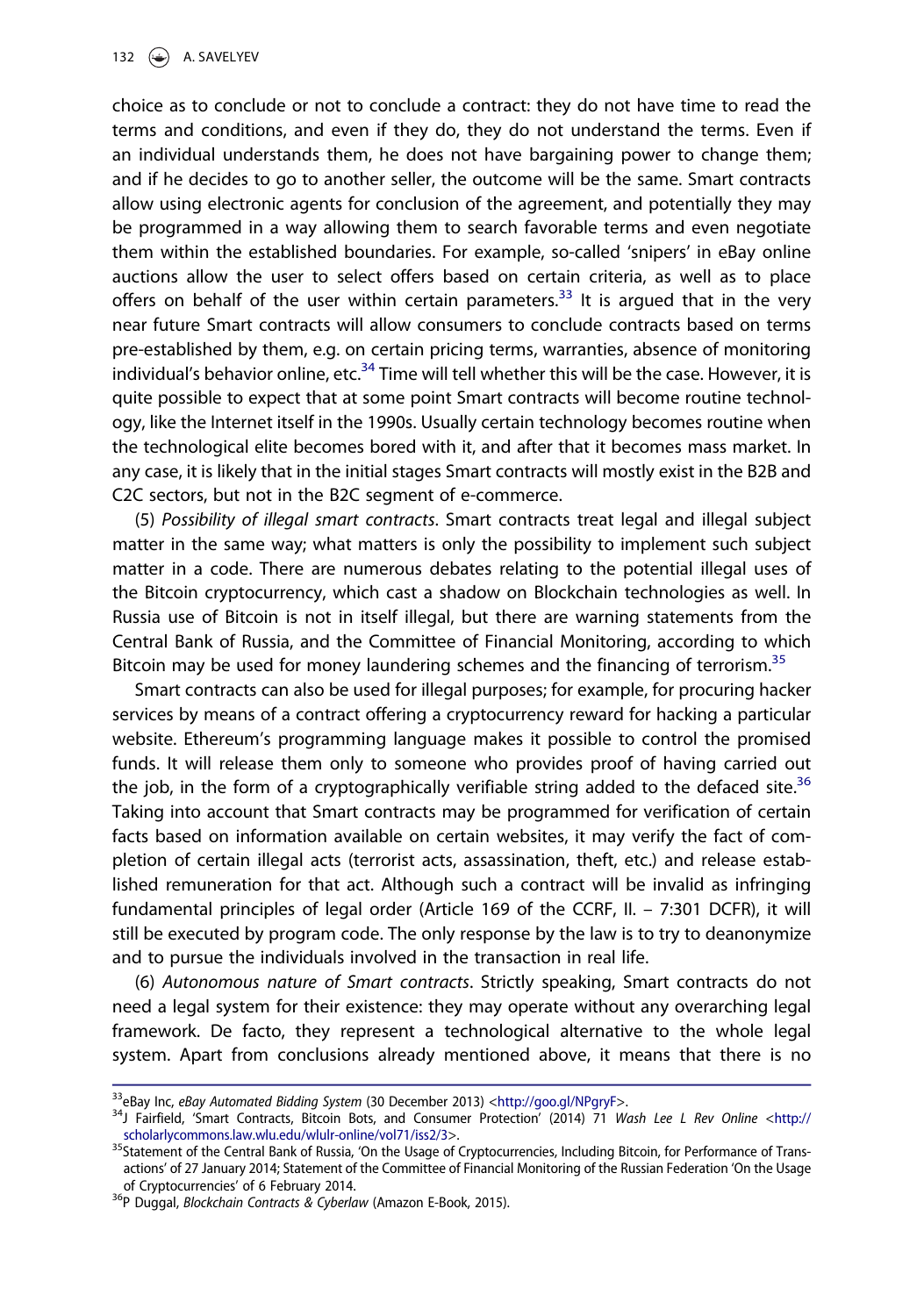need for conflict of laws provisions, since there are no collisions of various legal systems. Mathematics is a universal human language. Thus, Smart contracts are truly transnational and executed uniformly regardless of the differences in national laws. It is a perfect example of new type of regulator governing relations in cyberspace – Reidelberg's lex informatica<sup>37</sup> or Lessig's 'code is law<sup>38</sup>.

#### 5. Conclusion: the ultimate question of Blockchain and Smart contracts

In The Hitchhiker's Guide to the Galaxy by Douglas Adams, there was an 'Ultimate Question of Life, the Universe, and Everything', the answer to which was being calculated by the supercomputer 'Deep Thought' over a period of 7.5 million years. The resulting answer, however, was rather disappointing to most people.

The above analysis has shown that a similar question may be posed in respect of Smart contracts using Blockchain technology by reference to the relation of their core features with established approaches to legal regulation. The question, which is a global one, may be regarded as the 'ultimate question of life and universe', at least for the destiny of particular technology. Let us call it the ultimate question of 'Blockchain and Smart contracts'. This question is: 'How to align the powers of the government with Blockchain if there is no central authority but only distributed technologies'?

It is possible to illustrate the essence of the question in the following example. Suppose that a certain asset is transferred by its owner A to the new owner B, and the fact of such transfer is reflected in Blockchain. However, later the owner A claims that B threatened A, and thus that the transaction is invalid. The claim succeeds in court and there is a judgment according to which the transaction is considered invalid and the asset belongs to the initial owner A. Thus, there are two realities: the first one is depicted in Blockchain and in accordance to it, the owner is B, since it is impossible to introduce changes in the content of Blockchain and reverse its data. The second reality is a legal one, sanctioned by the authority of the legal system: according to the official judgment the owner is A. How to align these realities in a way that would be acceptable for all the stakeholders and will not diminish the advantages of new technologies? This is the ultimate question.

Currently, it is possible to suggest two solutions, neither of which seems to be optimal enough.

- (1) To introduce the concept of a 'Superuser' for government authorities, which will have a right to modify the content of Blockchain databases in accordance with a specified procedure in order to reflect the decisions of state authority.
- (2) To enforce decisions of state authorities in 'offline' mode by pursuing the specific users and forcing them to include changes in Blockchain themselves as well as by using traditional tort claims, unjust enrichment claims, and specific performance claims.

The problem with the first solution is that it leads to substantial mutation of Blockchain technology and strips it of the main advantage: resilience to data manipulations from

<sup>&</sup>lt;sup>37</sup>J Reidenberg, 'Lex Informatica: The Formulation of Information Policy Rules through Technology' (1997) 76 Tex Law Rev 55.<br><sup>38</sup>L Lessig, Code and Other Laws of Cyberspace (Basic Books, 1999).